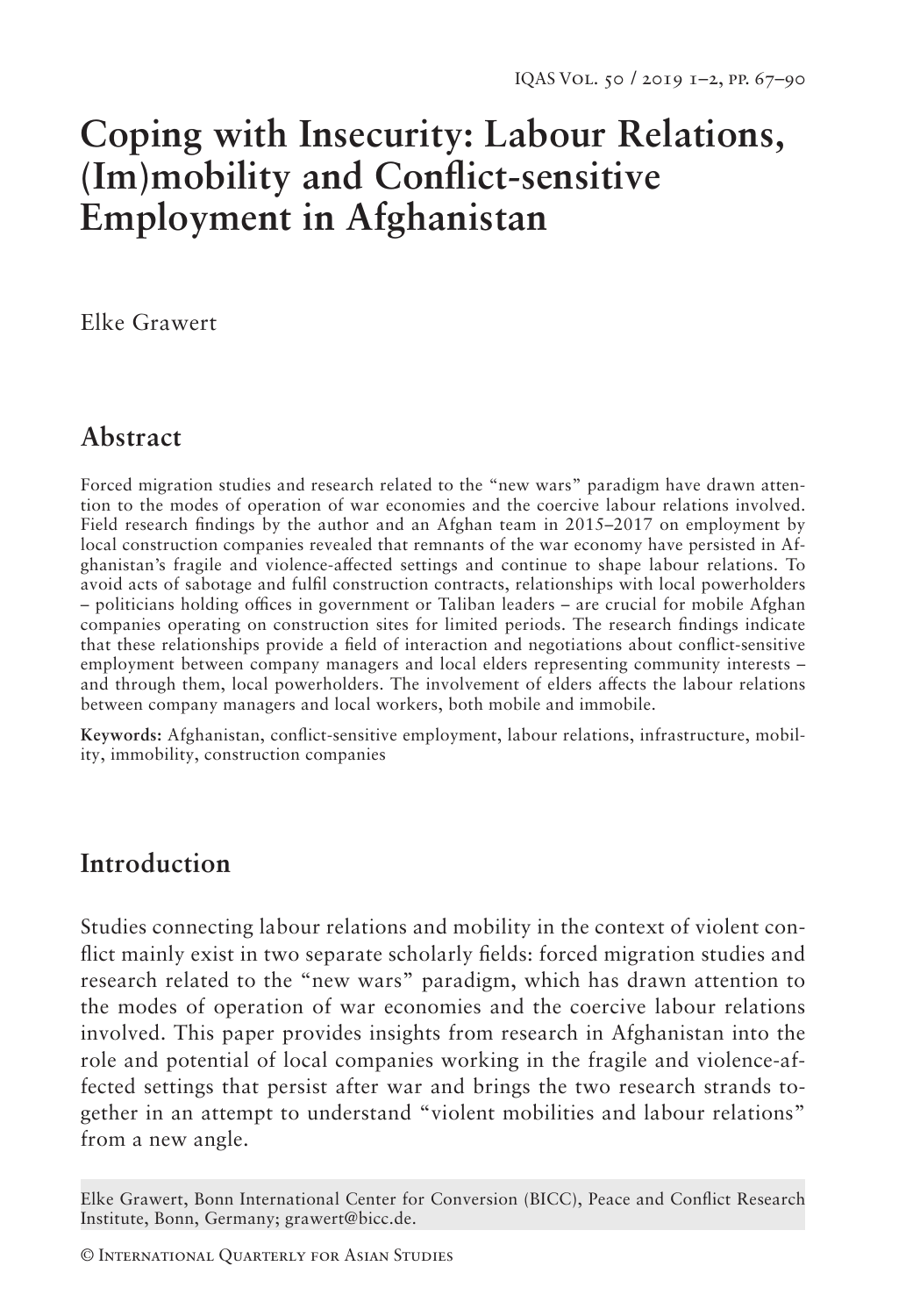Re-building infrastructure after war is considered "fundamental to moving popular support away from pre-war or during-conflict loyalties and to moving spoilers in favour of post-war political objectives" (Mashatt et al. 2008: 12). During armed conflicts, small and medium-sized companies continue to build premises, roads and bridges and to supply goods, construction materials and edifices to troops, armed groups and communities. In fragile and violence-affected settings local construction companies mostly work as sub-contractors, in particular when international agencies subsidise the government in efforts towards reconstruction (Mashatt et al. 2008, Grawert et al. 2017). Typically, construction companies move labour and equipment to varying sites for temporary operations. The accruing infrastructures and buildings can become the basis for different economic activities involving a range of further companies and employment opportunities – if armed violence subsides. Scholars have investigated the macro-economic conditions and hindrances for investors in infrastructure (Hoeffler 1999, MacDonald 2005) and solutions for infrastructure-related conflicts (Mashatt et al. 2008, Boudet et al. 2011). However, there is a lack of studies about the development of labour relations and the role of mobility in infrastructure-related sectors in the context of persistent violence and fragility.1 This paper sets out to close this research gap by addressing the following questions: 1) Who are the stakeholders in construction in areas affected by recurrent violent conflict? 2) How do mobile and immobile stakeholders in construction projects interact in fragile and violence-affected settings? 3) How does the concurrence of mobility and immobility affect labour relations in local construction companies operating in fragile and violence-affected settings?

The paper aims to understand whether and how labour relations in construction companies (as crucial actors in infrastructure building) change from coercive relations to relations that gradually incorporate labour rights in fragile and violence-affected settings. To answer the research questions the paper looks into the ways that construction companies operate in the fragile and violence-affected settings of Afghanistan, focusing on the mid-2010s. It analyses the relationships between Afghan company managers and representatives of the communities the companies operate in, taking into consideration how the decades-long context of armed violence has shaped the rural communities where companies implement construction projects. In most communities income opportunities are precarious and the inhabitants complement casual jobs with agricultural subsistence production. The loss of residents who were displaced, killed or fled violence-ridden areas, as well as frequent incidences of

<sup>1</sup> Such contexts tend to prevail where the government has incorporated former commanders of armed groups that control certain population groups and territories, and where "dispersed domination" (Migdal 1994: 9) through the government and oppositional (armed) groups persists. Examples are, among many others Afghanistan, South Sudan and Colombia.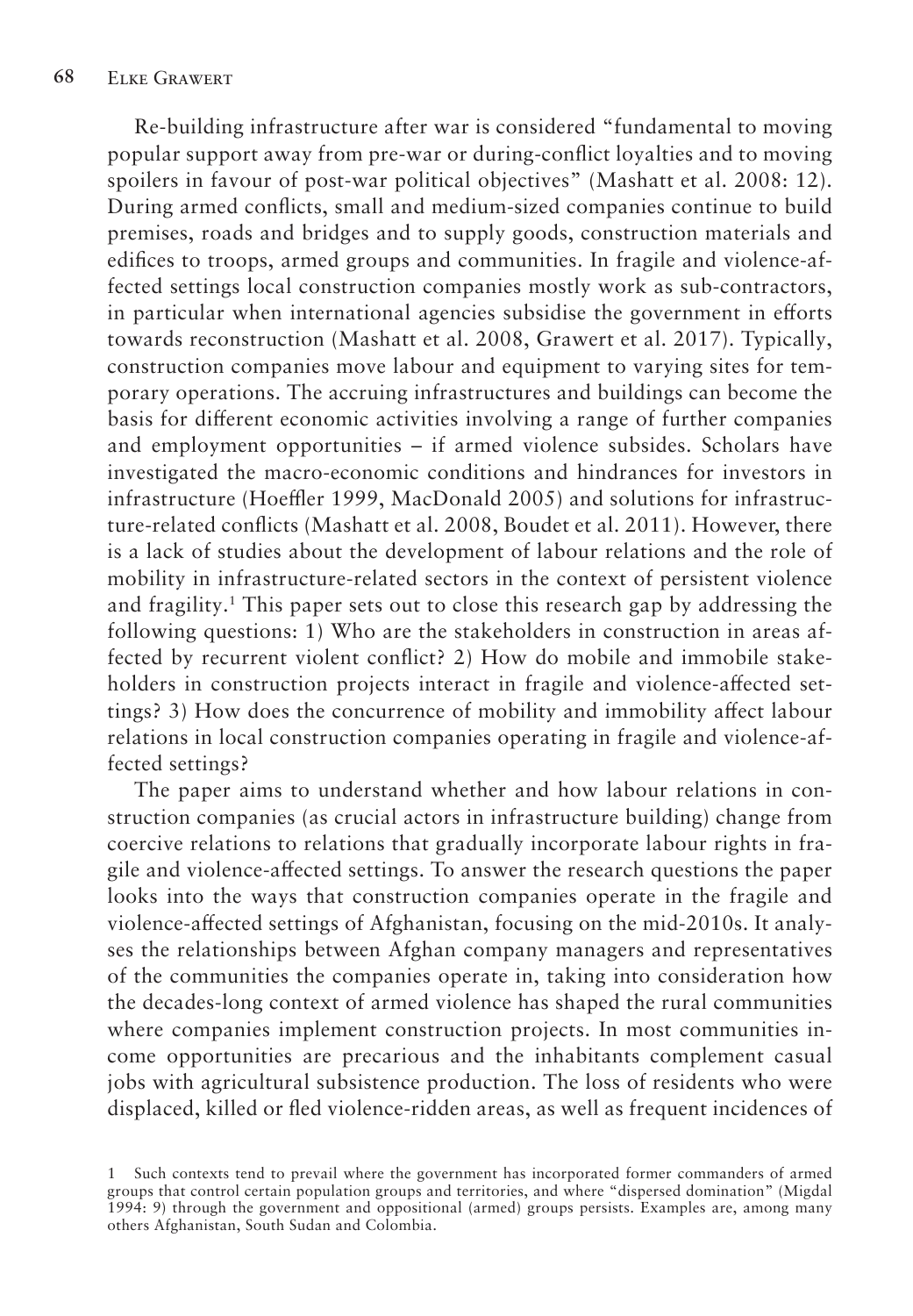armed clashes between government forces and Taliban groups or among further armed groups, continue to affect these communities. Some communities are facing social and political tensions that can have divisive effects (Akseer et al. 2017: 64–71, 167–181).

To cope with this insecure environment some Afghan companies apply the approach of conflict-sensitive employment (CSE). They carefully negotiate access to the communities, try to avoid enhancing social tensions during construction projects and take various precautions to protect the staff, company facilities and the construction itself (Grawert / Shirzad 2017). To assess changes in labour relations, the paper analyses the potential and limitations of CSE, drawing on the perceptions of skilled and unskilled workers, owners and managers of small and medium-sized Afghan companies, as collected during field research in different parts of Afghanistan between 2015 and 2017.<sup>2</sup> The construction companies studied operated in areas contested between armed Taliban groups and government forces as well as between the Taliban and other armed groups. The context in which these companies employed workers was a highly militarised society, members of which continued to use arms in local conflicts and recruited youths into armed organisations or criminal gangs.

### **Analytical approach and research methods**

Private companies operate in any context and even in the most violent environments as long as they generate profit. Whatever the conditions, there is a constant need for labour (Naudé 2007, Peschka / Emery 2011). Scholars looking into the "new wars" (Kaldor 1999) have shown that in war contexts companies focus on short-term, often illicit, gains, as the physical infrastructure breaks down and capital flight prevents firms from mid-term and large-scale investment planning. They decentralise production and distribution and create cross-border networks for (illicit) trade and export of commodities from war areas (Ballentine / Nitzschke 2005, Peschka / Emery 2011). Research on mineral resource extraction in war economies has revealed highly coercive labour relations in companies and inhuman working conditions in artisanal mining (Le Billion 2005, Ganson / Wennmann 2016).

<sup>2</sup> The paper builds on research findings generated within the cooperative project "Conflict-sensitive Employment under Construction: Peace and Stability Strategies for the Private Sector in Afghanistan" (2015– 2018). The research was undertaken by The Liaison Office (TLO) in Kabul, Afghanistan, International Alert (Alert) in Islamabad, Pakistan and London, UK and the Bonn International Center for Conversion (BICC) in Bonn, Germany. The project was conducted within the framework of the programme "Employment for Stability", funded by the Science for Global Development (WOTRO) division of the Netherlands Organisation for Scientific Research (NWO) under the programme "Security and Rule of Law in Fragile and Conflict-affected Settings".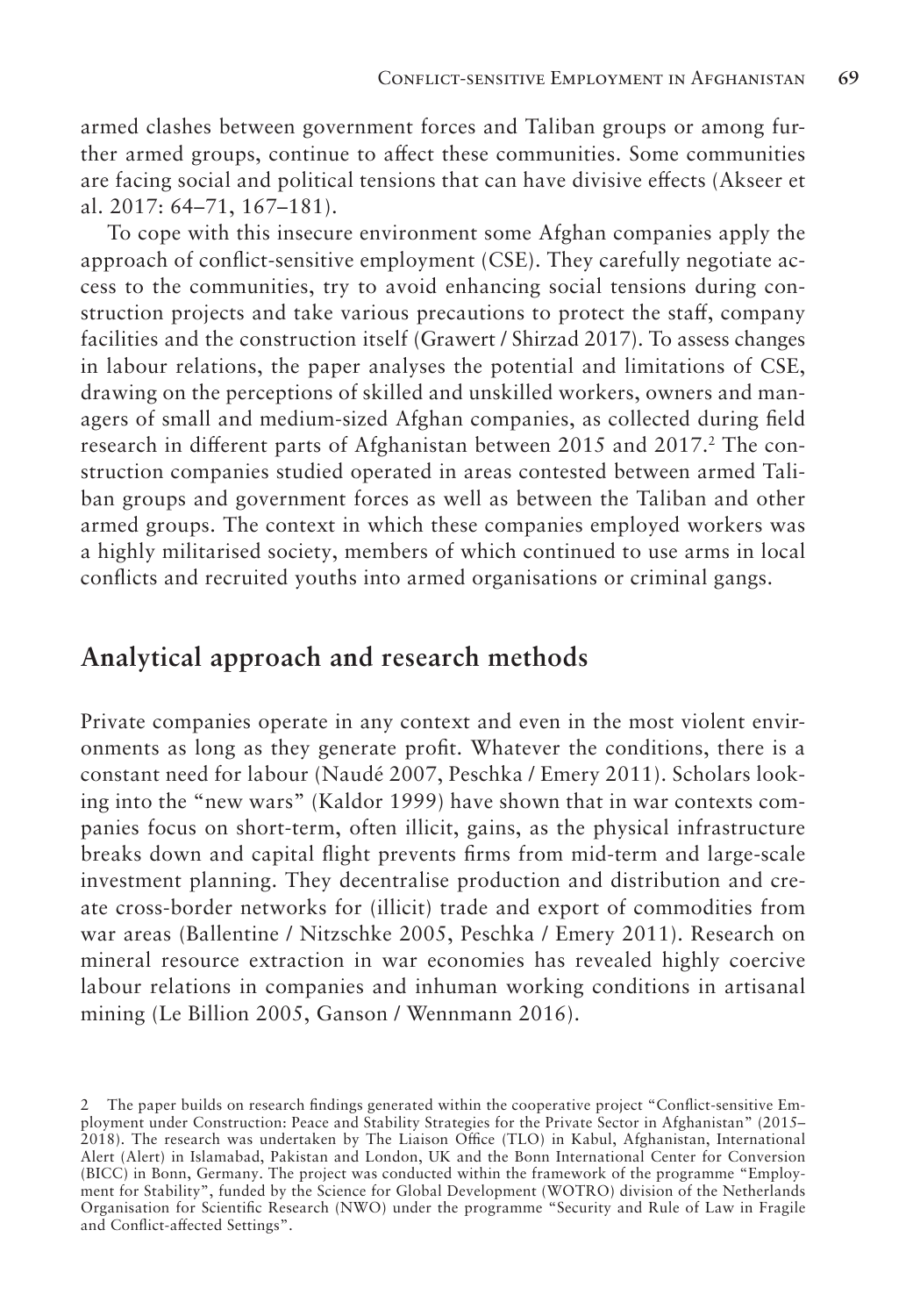Mobility is characteristic of asymmetric warfare. Armed groups (including government forces) that directly engage in fighting, the people in charge of logistics and the recruitment of fighters, those who supply fighters and community inhabitants, as well as those who ship minerals, food, arms, construction materials and other commodities across borders are highly mobile entrepreneurs upholding a war economy (Duffield 2001). Migrants seeking opportunities in resource extraction and other trades that flourish in war economies are further mobile actors in such contexts (Ganson / Wennmann 2016).

Whereas studies on "new wars" by political economists refer to mobility only implicitly and concentrate on the economic basis of political and military power, scholars on forced migration focus on mobility as a "violent process" (Bank et al. 2017: 14), considering direct armed violence as a "precipitating driver" and civil war as a "proximate driver" of flight and migration (Van Hear et al. 2018). Studies on (forced) "migration trajectories" (Mallet / Hagen-Zanker 2018, Wissink et al. 2017) have identified factors that influence how and where uprooted people move and factors preventing movement ("immobilization"; Mielke 2016: 245). Forced labour, extreme exploitation of labour and resources, pillage, predation, extortion and the capture of trade routes and migrants' remittances are practices that affect immobilised communities during conflicts and in fragile and violence-affected settings (Ballentine / Nitzschke 2005, Grawert et al. 2017). Research has revealed that the majority of the displaced and immobilised have to cope with exploitative labour relations as they compete with other marginalised groups for precarious jobs in the irregular economy, most often within their own or a neighbouring country. They rarely gain safe legal status or access to the documents required to obtain an education and enter the formal labour market (Cramer 2008, Grawert / Mielke 2018). Labour codes and regulations for decent work do not apply to this large group of people.

To transfer these scholarly findings to the study of labour relations in construction companies, it is helpful to consider some particular characteristics of infrastructure building. Construction companies bring their own workers to a site for a limited period and hire local, mostly unskilled, labour from the nearby communities. They move material, equipment, vehicles and machines while at the same time relying on businesses and workers that stay on the ground. Mobility thus pertains to skilled workers and managers of construction companies, drivers supplying materials and goods, and unskilled or semi-skilled labour migrants moving to construction sites. Casual labour, small entrepreneurs running hotels, restaurants, repair workshops and suppliers of local construction materials encompass people who stay put in the communities. Hence, the construction sector is characterised by a combination of mobile and locally bound workers. Whereas some workers move in a "migrant circuit" (Rouse 1991: 14, Monsutti 2008), staying temporarily at places where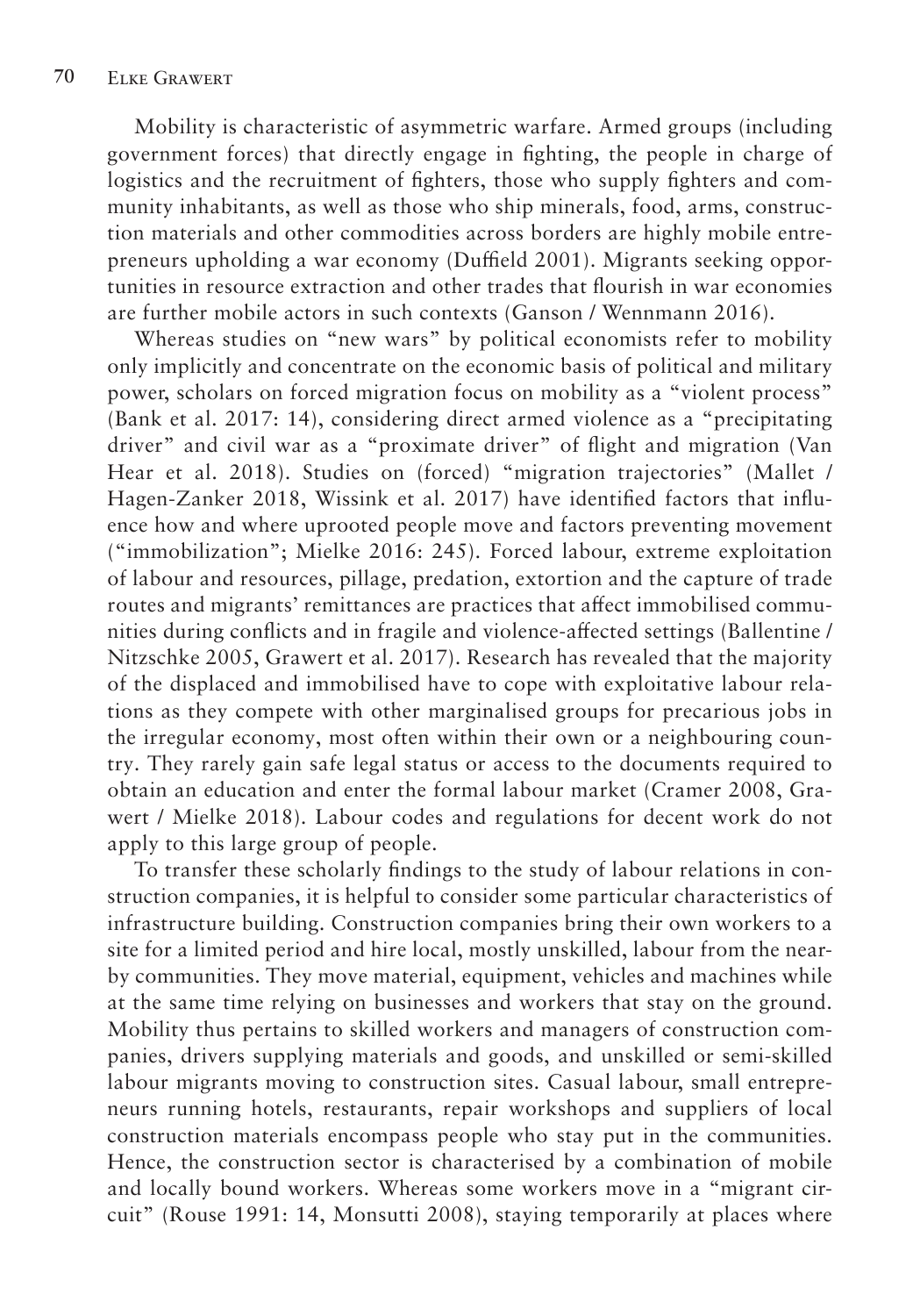they find jobs, others are "immobilised" (Etzold et al. 2019: 11) and remain in the communities where construction companies temporarily operate.

The interplay of mobility and immobility takes place within the particular social relations that characterise fragile and violence-affected settings. Social divisions and distrust prevail in communities where state forces compete with other armed groups over the control of territory, inhabitants and resources. Security provision becomes a matter of supply and demand; armed groups take over the "protection" of communities, sometimes alternating with state forces (Mehler 2004). Scholars studying war economies have found that this environment creates a hybrid type of businessperson – the commander of an armed group or military officer who engages in business. Such figures combine military, economic and political power and operate as patrons who build up networks of dependents around them (Le Billion 2005, Schlichte 2009).

In fragile and violence-affected settings, labour relations tend to remain entangled in patron-client relations, often with former or still active commanders as patrons, and kinship networks – leading to the exclusion of some and inclusion of other groups (Cramer 2008). Whereas most local inhabitants try to find jobs and income opportunities under these conditions – either within their communities or, if they can afford it, by moving regionally between their own and neighbouring countries, others may join locally operating armed groups (Peschka / Emery 2011, Ganson / Wennmann 2016). Hence, mobility can imply the opportunity to leave constraining patronage networks or avoid being recruited by armed groups (including the armed forces of the government). Immobility may require partaking in social networks and patron-client networks that maintain the power of former commanders because they offer livelihood opportunities.

Taking part in patron-client relationships is not only a means of improving livelihood opportunities for immobilised community inhabitants. As competitiveness hinges on the ability of entrepreneurs to adjust to violence-affected settings (Brück et al. 2011), private companies, too, build special relationships with powerful groups and thus connect with patrons. Moreover, they rely on networks of persons that can be trusted – preferably family members, kin and members of the same ethnic or other common identity groups. In this way, private companies – including local companies – become agents of war economies as "legally operating commercial entities [… that] may have a vested interest in the continuation of conflict and instability" (Ballentine / Nitzschke 2005: 2). Entrenched relationships between powerholders and local businesspeople tend to persist long after the end of the war, preventing the establishment of accountability to state institutions and the rule of law. Relationships of violence continue to influence social interaction even after the economy recovers from war, with the result that coercion still prevails in labour relations.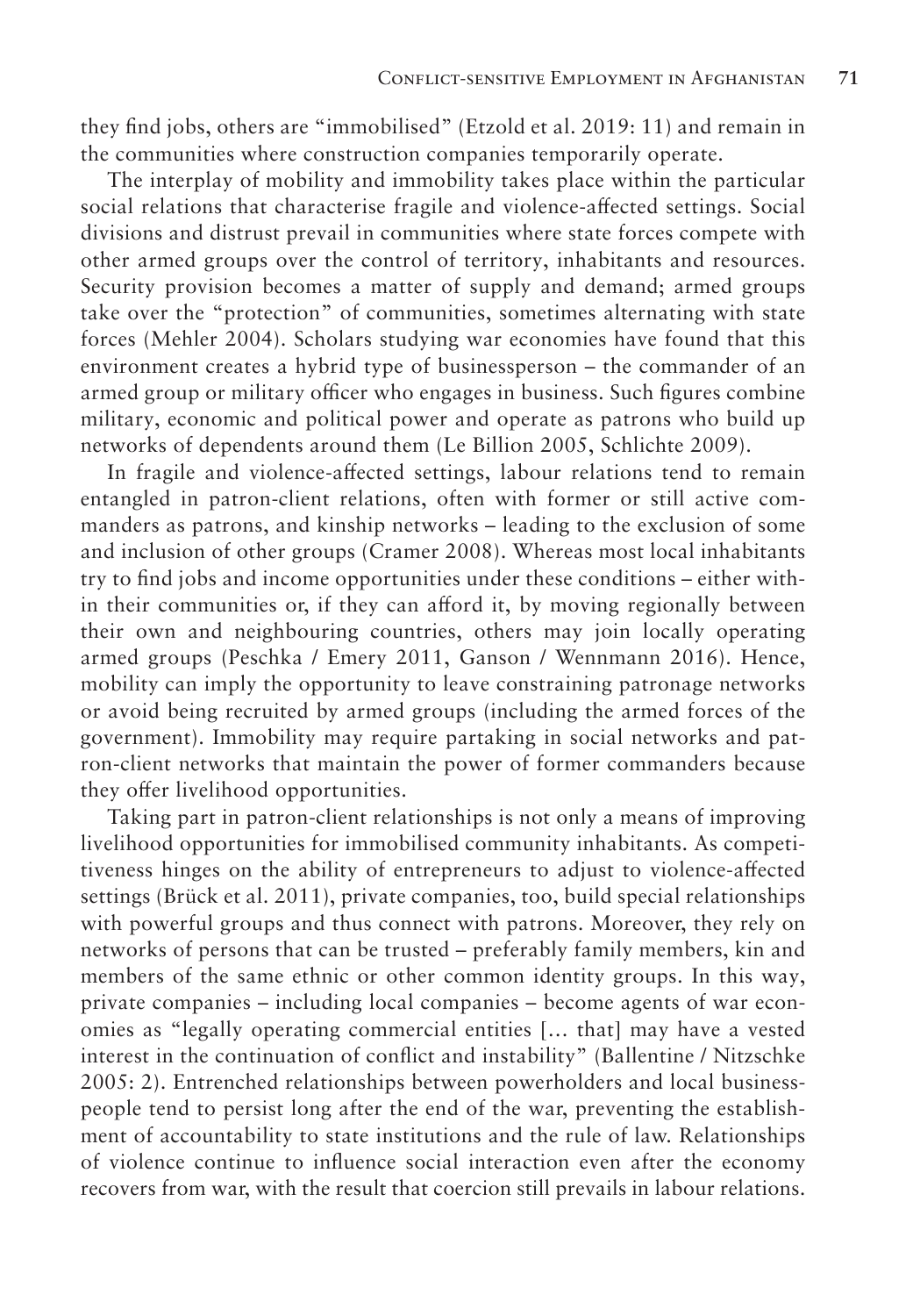Companies cannot operate as non-political agents in the highly political context of fragile and violence-affected settings (Ganson / Wennmann 2016). Local businesses are inevitably parties in an armed conflict (Naudé 2007, Peschka / Emery 2011) and hence, part of the "political marketplace" (De Waal 2014, Hoffmann 2014) that often persists after war. Studies and reports commissioned by the World Bank and conducted by governmental and non-governmental development agencies hold that because of these relationships, local companies have the potential to both exacerbate and ameliorate conflict (Killick et al. 2005) or contribute to peacebuilding (Peschka / Emery 2011). According to the business economist Naudé (2007), entrepreneurship can become a tool to facilitate peace and improve the living conditions of people in fragile and violence-affected settings where the government is not capable of promoting security and prosperity.

### **Fragile and violence-affected settings in Afghanistan 2001–2017**

Violent conflict has affected Afghan society in waves, rising and falling, since the late 1970s. Whereas the migration of Afghans in the larger region has a long history, the armed conflicts caused large-scale displacement within Afghanistan and created about five million Afghan refugees, mostly in Pakistan and Iran. Hundreds of thousands returned temporarily and fled again when armed violence re-escalated.3 After the US army intervened in Afghanistan and deposed the Taliban government in 2001, infighting among followers of individual commanders who – under the umbrella of the Mujahedin<sup>4</sup> – had already engaged in the struggle against Soviet occupation (1979–1989) continued in many districts. Several commanders had formed political parties in exile in Pakistan and established armed wings with weapons and funding supplied by the Gulf States, Pakistan and the USA (Ruttig 2009). Some of those commanders continue to play a role in politics even today. They control particular territories so that communities and businesses are forced to interact with these powerholders. These conditions strongly affect the livelihood options of Afghans and the ways in which companies operate and carry out their projects.

<sup>3</sup> In 2018, UN OCHA registered 343,341 persons who were newly displaced by armed conflict in Afghanistan (UNHCR 2019a). The number of Afghan refugees in Iran was 951,142; in addition, there were an estimated two million Afghan migrants or undocumented refugees (European Commission 2018) and 1,407,033 Afghan refugees were registered in Pakistan (UNHCR 2019).

<sup>4</sup> The Mujahedin comprised seven Sunni groups operating from Peshawar, Pakistan, that spearheaded armed resistance (as a *jihad*) against the Soviet occupation forces in Afghanistan until the latter's withdrawal in 1989. The Mujahedin formed the interim government of Afghanistan in 1992 and joined the Northern Alliance fighting against the Taliban between 1996 and 2001.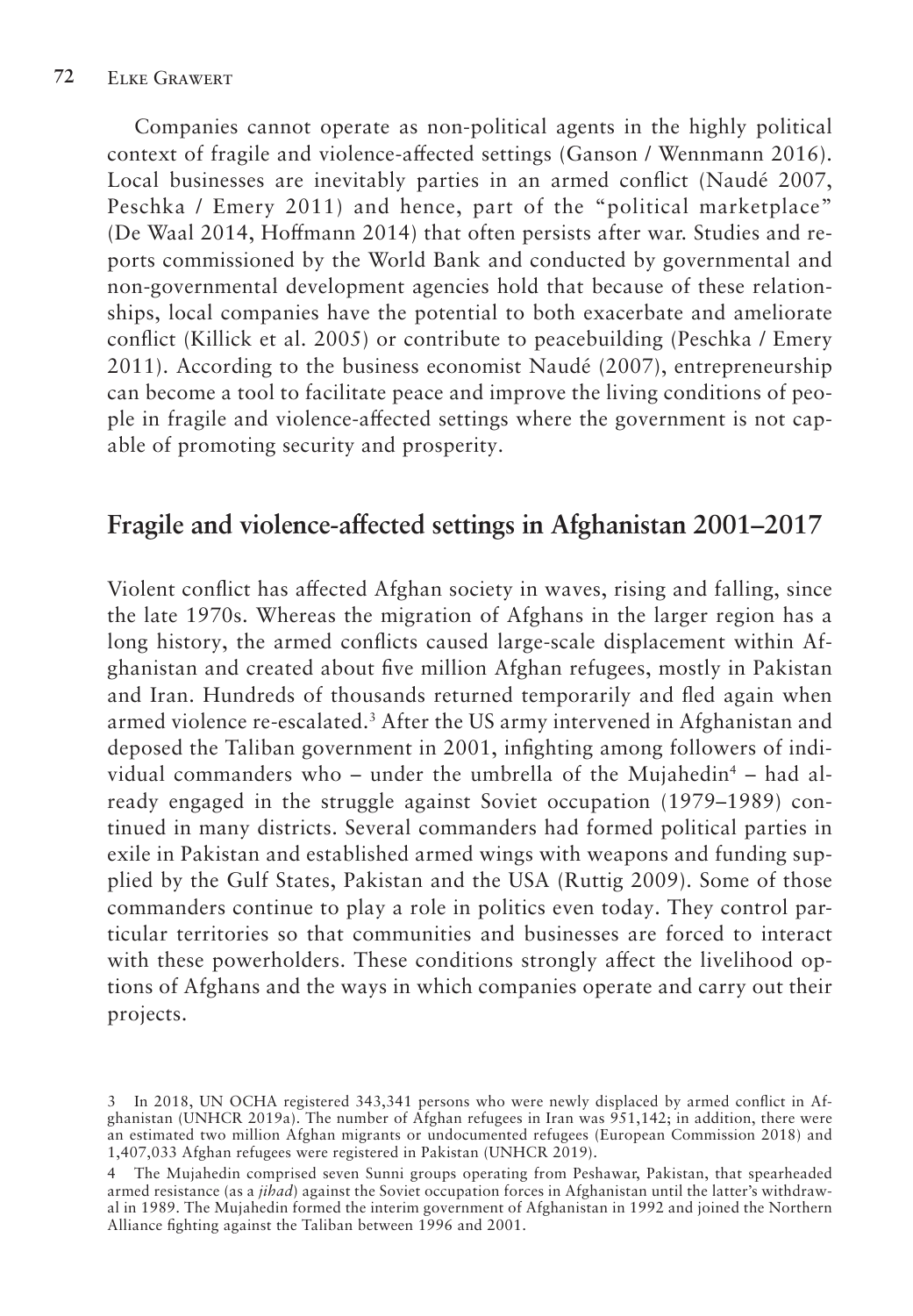The wars (Mujahedin fighting against the Soviet forces during the 1980s; civil war 1992–96) and the rise of armed Taliban groups had induced many Afghan businesspeople to relocate abroad during the 1980s and 1990s, leaving space for the emergence of a new generation of businesses with close ties to factions and commanders of armed groups. After 2001, this new generation expanded its activities and took over the position of the established business families that had emigrated. Commanders of armed groups and factional leaders had financial reserves available for investment and were looking for ways to safeguard their long-term financial autonomy once direct foreign aid to the militias would stop. One means of securing their capital was to get co-opted into the Afghan government. This explains the direct nexus between political and economic power in Afghanistan that prevailed after 2001 (Giustozzi 2006).

International agencies poured large-scale aid into Afghanistan in an effort to develop and stabilise the economy (CSO 2016, World Bank 2017). The demand by international troops and organisations for construction as well as programmes of reconstruction and infrastructure building led to a boom of Afghan businesses supplying international troops and agencies with construction services (Grawert / Shirzad 2017). However, already in 2006, Taliban groups resumed fighting against the government and regained control over parts of Afghanistan.

Between 2003 and 2012 Afghanistan experienced rapid economic growth at a rate of around nine per cent annually (World Bank 2015). Inflation was relatively low and international assistance allowed rising access to clean water, basic health and education for the Afghan population. Life expectancy and maternal mortality improved markedly. More than 920,000 Afghans returned from abroad between 2002 and 2014 (UNHCR 2015). However, despite substantial growth, the nationwide poverty rate remained stagnant at about 36 per cent between 2007 and 2015 (World Bank 2016). In the fiscal year of 2015–16, real GDP growth slumped to 0.9 per cent when opium production was included and -2.4 per cent when excluded (CSO 2016).

In 2014, the International Security Assistance Forces (ISAF), headed by the United States, completed the gradual handover of responsibility for security to the national forces of Afghanistan and provided limited assistance under the Resolute Support Mission. Mediated by the then US secretary of state, a coalition between the two competing presidential candidates who had won the most votes formed a National Unity Government. Mohammad Ashraf Ghani was sworn in as the new president and Abdullah Abdullah as his "chief executive officer" (The Economist 2014). Ghani's political endeavours were shaped by his background as an economic advisor to the World Bank during the 1990s. Abdullah is a member of Jamiat-e Islami, one of the groups that formed the Northern Alliance and fought against the Taliban in the 1990s.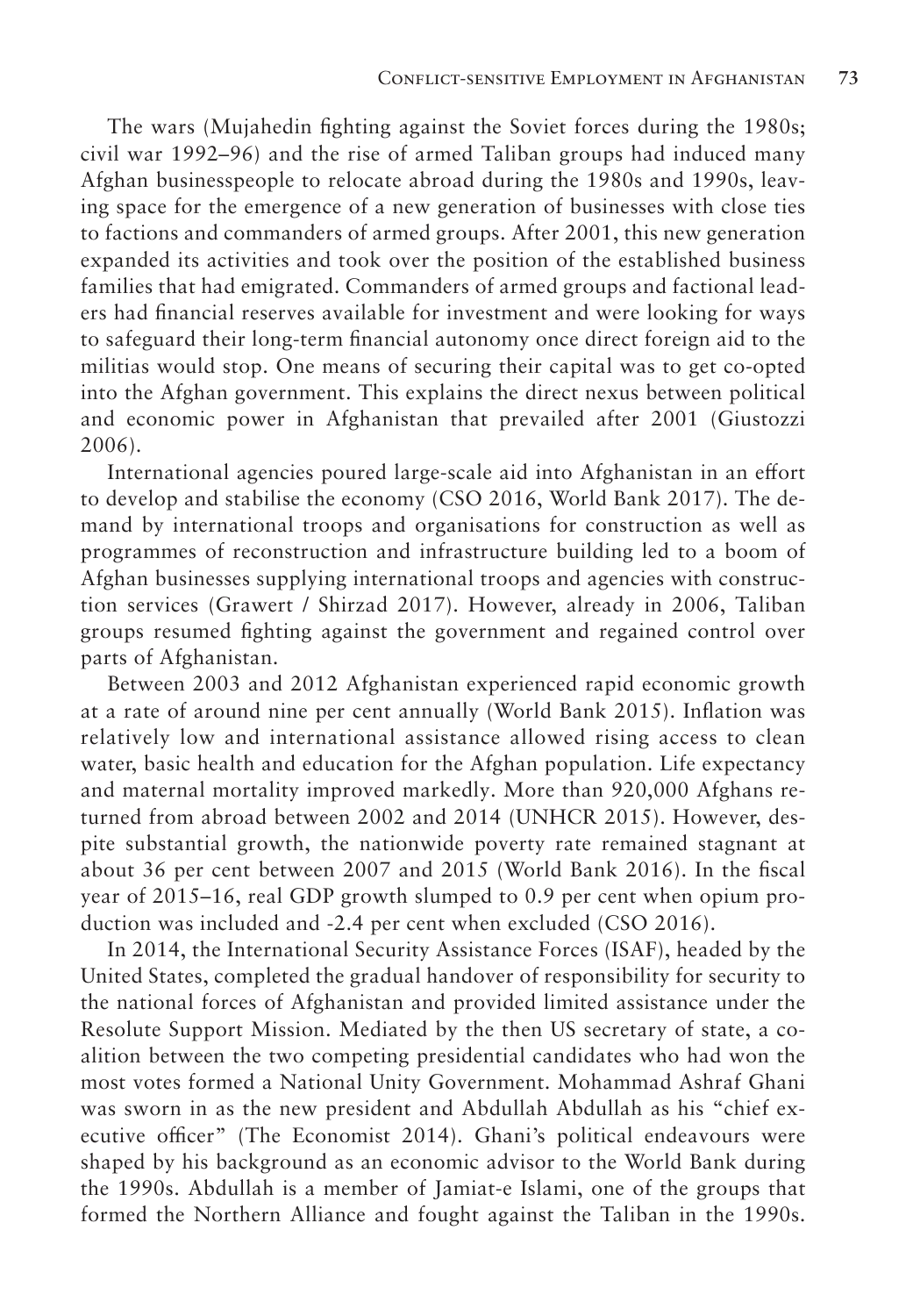Power struggles were hence almost inevitable at the top leadership and shortterm intra-elite bargaining among shifting armed groups continued in the same way as it had over the previous forty years. Direct violence and the threat of violence by a range of powerful groups remained an integral part of the political process. Administrative positions in government as well as privileged access to economic resources – public procurement contracts, revenue sources, land, mining contracts and proceeds from illicit economic activities – were some of the spoils over which elite bargaining took place (World Bank 2016). Security incidents escalated and spread throughout the country. Taliban splinter groups, criminal gangs and the Islamic State in Iraq and the Levant-Khorasan Province (ISIL-KP) stepped up attacks on Afghan security forces and compounds as well as hotels where the international staff of aid agencies was based. Fighting between government troops and factions of the Taliban intensified; commanders were co-opted as politicians and acted as businessmen and the government was torn between the demands of militia-backed powerholders.

In 2016 Taliban factions temporarily captured 24 district centres (UNSC 2016) and in 2017 Taliban groups controlled or contested about 40 per cent of Afghanistan's districts (Roggio 2017). The ISIL-KP claimed responsibility for several deadly attacks in Nangarhar, eastern Afghanistan and Kabul (Mielke / Miszak 2017). Attempts by the National Unity Government to include Taliban leaders in peace talks failed. Power struggles between various leaders of armed groups and members of the government, being part and parcel of political power struggles, shaped the context in which construction companies operated.

## **Labour conditions in Afghanistan**

According to the ILO (2016a), employment conditions in the informal economy where most Afghan enterprises operate are characterised by a lack of protection for workers. They are often not paid for their labour; employers demand compulsory overtime or extra shifts and lay workers off without notice or compensation. Working conditions are often unsafe and there is neither health insurance nor other social benefits. The informal economy has maintained a considerable degree of self-organisation, following regulations that emanate from non-state actors and informal institutions (Wilde / Mielke 2013). The Afghan state has always been engaged with the informal economy; state officials are entangled in it, pursuing their own informal economic activities. They thus have vested interests in maintaining this sector where negotiated arrangements over taxation or regulatory policies prevail over compli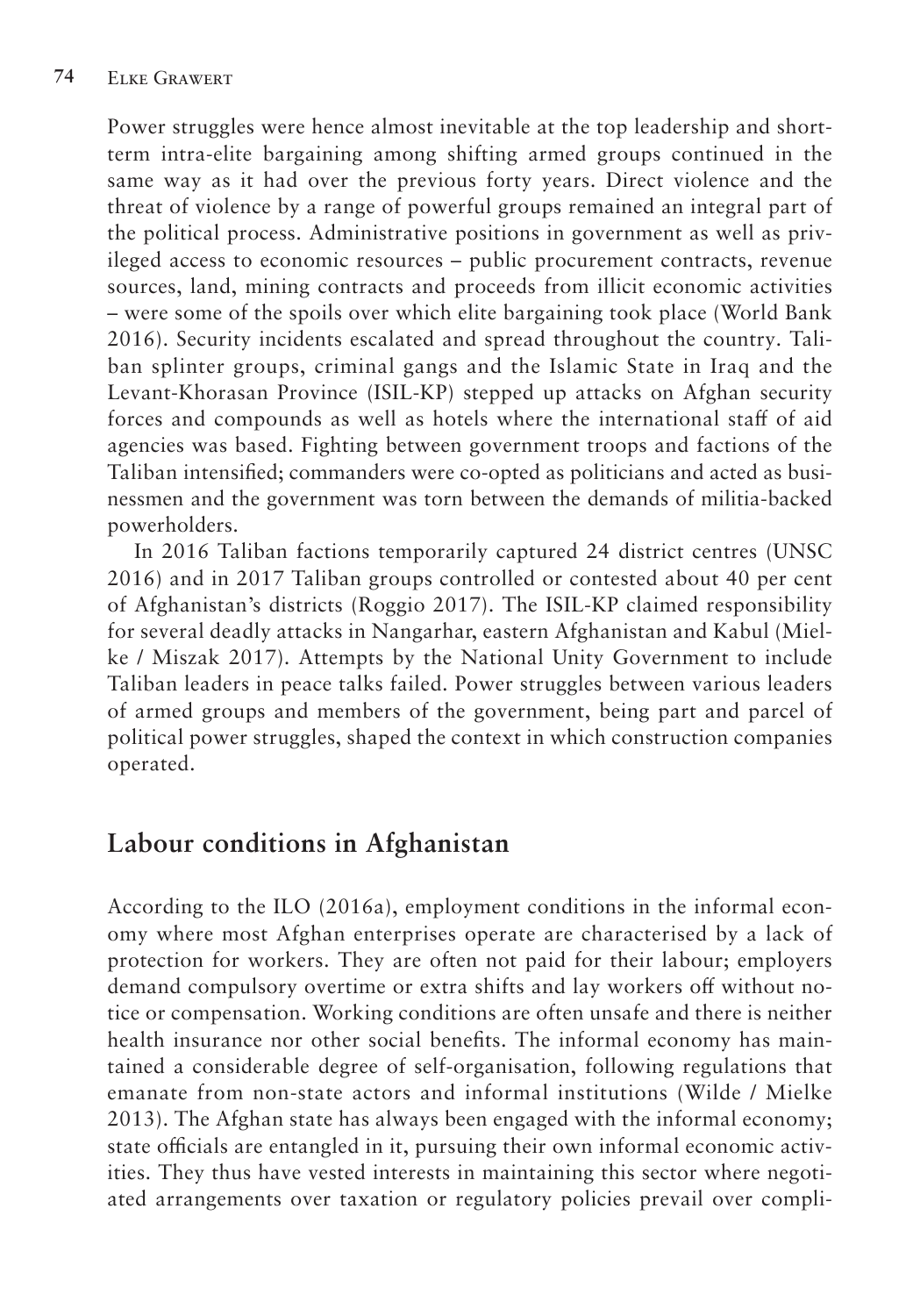ance with official rules and law enforcement. Political leaders rely on interconnections between politics and business. Hence, it is not the government or state authorities but rather the social legitimacy attributed to economic activities and the relative power of particular groups that determine what is considered legal and illegal – a typical characteristic for remnants of a war economy (Schoofs 2015).

In 2016, 80.5 per cent of the men and 26.7 per cent of the women of working age participated to some extent in the labour force in Afghanistan. 65.7 per cent of the active labour force was gainfully employed or self-employed (CSO 2017), with 60 per cent working in agriculture. More than one third of the active labour force was occupied partly in subsistence production and partly in low-productivity jobs; most of them had precarious casual or temporary jobs (ILO 2012). Perception surveys by the Asia Foundation between 2014 and 2017 showed that nearly every Afghan perceived unemployment as devastating. Unemployment forced many Afghans to migrate in search of work, which not only placed a strain on the areas where they resettled but also left a vacuum in the areas they had left (Hopkins 2014, Akseer et al. 2017). In 2016, more than 70 per cent regarded unemployment as the biggest problem facing the youth of Afghanistan (Warren et al. 2016). In this context the informal sector plays an important role in skills development through on-the-job training for youth.

For the formal sector, since 1999 a labour code has been regulating labour relations in Afghanistan according to ILO standards. It includes sections stipulating social protection (ILO 1999). In fact the labour code applies to government and NGO staff, whereas registered private Afghan companies incorporate only parts of the labour code in contracts with employees. The Ministry of Labour, Social Affairs, Martyrs and Disabled is meant to safeguard "continued monitoring and guidance of observing labor related laws, safety measures, heavy and hazardous jobs, working times, wages and other benefits" according to Article 146 of the labour code (ILO 1999). However, during the period 2015 to 2017, the ministry did not function effectively and was known for corruption among its staff.<sup>5</sup> It failed to take an active role in enforcing the implementation of the labour code in private Afghan companies.

#### **Labour relations in Afghan construction companies**

The following analysis of labour relations in construction companies is based on two exemplary case studies on construction sites in northern Nangarhar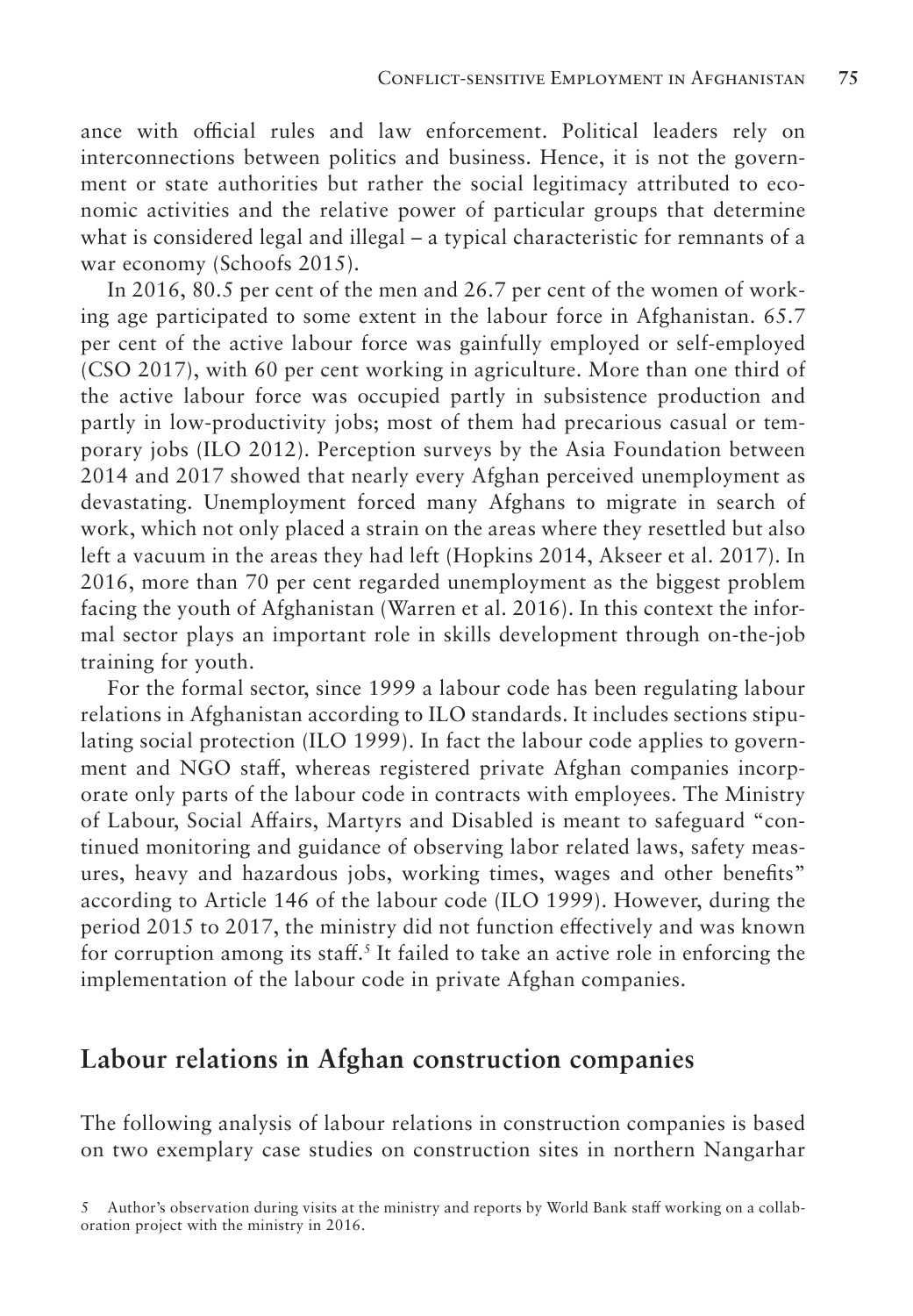and the northern Balkh region. The research process is first outlined before the cases are analysed.

### **Research methods and the development of a conflict-sensitive employment framework**

The research team conducted a qualitative survey of 40 registered construction companies in Kabul, Herat, Nangarhar, Kandahar and Mazar-i-Sharif in 2015 and 2016.6 The survey included interviews and discussions with company owners and managers, employees of various departments, workers and casual labourers, and was complemented by talks with stakeholders from ministries, the chamber of commerce, construction company associations and experts in order to structurally vary the perspectives. Thematic coding and template analyses served to determine companies' employment practices and rationales in fragile and violence-affected settings. The team identified economic crises, self-protection measures, security measures, corruption by state officials, payments to powerholders, violent attacks, negotiations with local elders, recruitment of local unskilled labour, and skilled labour/engineers as the leading themes.

The field research provided insights into company practices that reduced violent conflict as well as practices that exacerbated violence. In 2017 the research team conducted a workshop with five company owners that applied conflict-reducing measures to improve the companies' operational security, among them specific employment strategies. The result was a comprehensive definition of CSE, which included the following criteria: creating jobs where unemployment is a problem; preferential employment of local inhabitants wherever possible; avoidance of a hire-and-fire approach; ensuring that jobs allow employees to build a future (for example, by skills training on the job); inclusive employment in order to prevent discrimination (which in fragile and violence-affected settings can easily lead to re-engagement in armed conflict); and compliance with the International Labour Organisation's (ILO) standards for decent work (ILO 2016). CSE is thus a way of gradually altering the labour relations that prevailed during armed conflict.

Subsequently the team drafted a CSE framework that systematically listed the measures applied by Afghan construction companies operating in the fragile and violence-affected settings of Afghanistan (Grawert et al. 2017a). The CSE framework was tested on four construction sites in rural districts of Nangarhar, Balkh, Herat and Kabul regions. The Liaison Office (TLO), the Afghan project partner, selected local researchers who were able to move in Tali-

<sup>6</sup> Researchers of the TLO – mainly Rahmatullah Amiri, Taqi Amini and Mohammad Murtaza Haqeeqat – as well as the then Master's student in Economics Fazalrabi Shirzad conducted most of the interviews for the survey in Afghanistan.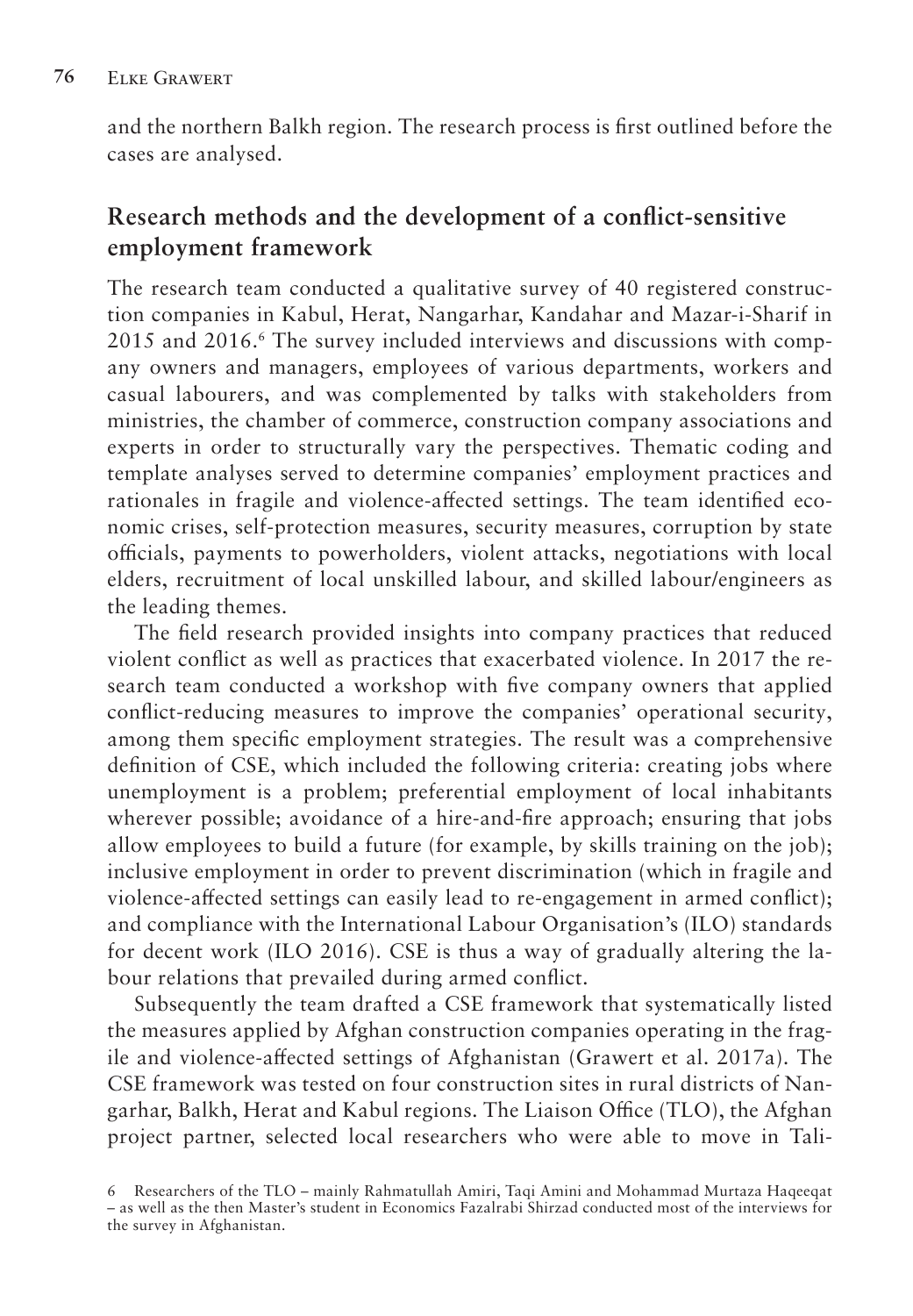ban-controlled areas to conduct interviews with community members, local elders and company employees. Whereas this proved to be a viable solution to overcome the inaccessibility of these areas for the research team, the effect was that some potentially interesting aspects, such as the perspectives of unemployed inhabitants and excluded groups, were not adequately covered. On this basis, the team developed the CSE framework further, translated it into Pashto and Dari and spread it to stakeholders in Afghanistan.

The two selected cases for this paper represent companies that have developed deliberate strategies of dealing with the insecure environment and have fared well compared to many other formally registered construction companies.

#### **Case Study: Two construction companies 2015–2017**

The economic crisis following the withdrawal of international troops and agencies between 2012 and 2014 severely affected employment in the formally registered Afghan construction companies that had been sub-contractors of international companies contracted by international agencies and the ISAF. These Afghan companies had made investments in modern equipment to construct airports, army bases, city buildings and roads, developed engineering knowledge and increased their standards. Due to the sharp decrease in demand after 2012 many of them closed down their businesses or laid off a large portion of their personnel. According to an estimate by a member of the construction companies' association in Herat, 80 per cent of the construction companies had closed down by 2015 (author's interview, November 2015). Competition became harder; corruption in procurement increased and more operations had to be carried out in violence-affected settings. Extra payments, due to demands for bribes by government officials and for protection money by armed groups, further constrained companies so that managers were compelled to reduce wages and salaries, keep investment in workers' safety low and economise on the social protection of workers' families. For Afghan construction companies the costs of completing projects in government-controlled areas were more difficult to calculate than in Taliban-controlled areas, as they depended on arbitrary decisions by state officials. Taliban groups usually levied ten per cent of the project budget or income as a tax on companies, shopkeepers and farmers. Company owners reported that this amount was fixed and thus easy to calculate as long as there was no competing armed group that also demanded its share and no incidences that the armed groups considered as a disturbance. Otherwise they would threaten the company owners or managers, kidnap them or engineers working on site, burn premises or destroy the company's equipment (Grawert / Shirzad 2017: 27–29).

The two cases in focus are a road construction project connecting two villages east of Kabul on the way to Jalalabad, contracted by the Ministry of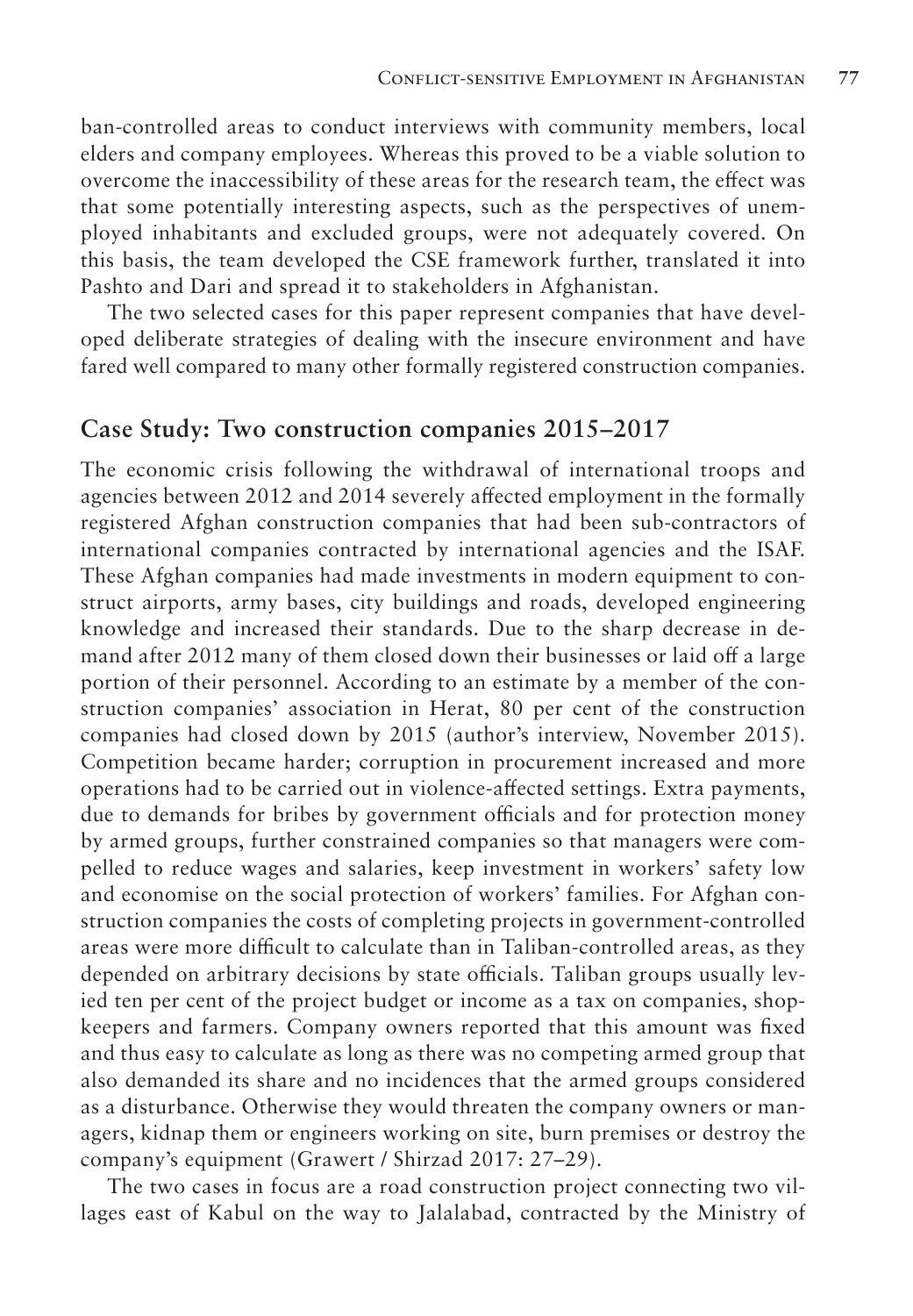Public Works, and a project to erect a three-storey building and sports grounds for a boys' school in Dara-i-Nur district in northern Nangarhar region, contracted by the construction directorate of the Ministry of Education. The companies carrying out these projects were founded in 2009 and 2011 and have their headquarters in Kabul. Both companies had laid off staff due to the crisis. In 2016 the road-constructing company had 12 permanent employees, among them relatives of the owner. Experience and merit were relevant employment criteria, but honesty and trust were equally important. The five engineers received relatively high salaries as they got additional allowances for working in a conflict area.

The owner of the company conducting the school project was a civil engineer who acted as company manager. The company had 15 employees and constructed buildings and roads in several provinces south-east and north-east of Kabul, partly through sub-contractors. Both companies hired between 80 and 120 temporary workers from the communities around the construction sites according to their varying needs. Established connections of the company owners with the *maleks* (village chiefs) and *khans* (tribal chiefs)7 of the area were important in selecting the local workers.

Both construction sites were located in largely Taliban-controlled areas at the time of the research. Taliban groups tolerated government-funded projects as long as there was no presence of government forces. In the district in northern Nangarhar several clashes between government troops, police officers and Taliban had occurred prior to the project start; five policemen had been killed. When the road project started, no incidences occurred until national police officers visited the construction site. The local Taliban group immediately responded with an attack on the camp of the company's security guards, signalling that they refused any intervention by Afghan security forces.

The school project did not face any large-scale incidence of violence although there was occasional fighting between government troops and the Taliban and clashes between the Taliban and the Haqqani network in the area. One local worker explained:

The security situation of our district is getting worse day by day. In the past, we had good security and there weren't any anti-government troops and armed groups in our area, but now there are so many armed people active in certain parts of our district. In the area where they are building the school the security is bad at night and in the morning; only in the afternoon is the security usually good. The control of this area is in the hands of the Taliban and the Haqqani network. Frequently there is fighting between these groups and government, but no one wins the war. Livestock and innocent people are killed and people cannot do their daily work (interview with a local construction worker, school project, Dara-i-Nur district, May 2017).

<sup>7</sup> *Maleks* and *khans* have the roles of intermediaries with formal authorities and conflict mediators mostly in rural areas of Afghanistan (Kraemer 2010).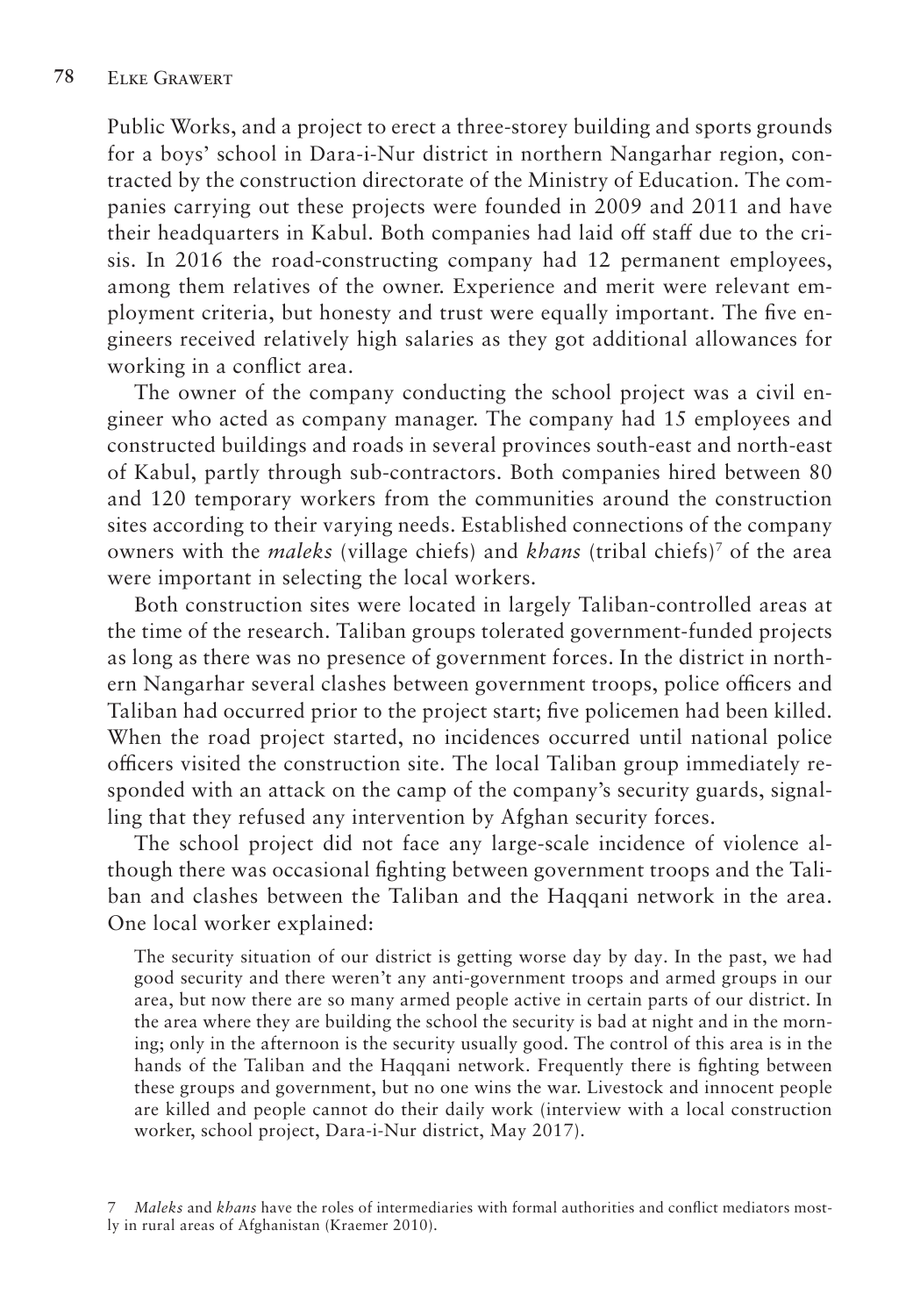This explanation indicates that local residents live under the continuous threat of losing their lives or their livestock when moving around in the area to pursue their livelihood activities. In this case, government officials and organisations targeted by armed Taliban groups did not visit the area as it was known that the majority of the residents were followers of the local Taliban group. Official visitors would have incurred a high risk of being kidnapped or killed.

#### **Self-protection measures by construction companies**

To protect their staff, assets and the project, the road construction company hired 60 guards from a private security company. The company manager visited the local elders together with the head of the security company to get their approval. Nevertheless, the local Taliban group remained suspicious and attacked the camp of the security guards as a response to the visit of national police officers.

The school construction company faced a particularly high risk as its project was funded by USAID, one of the main targets of the Taliban. The project budget did not include funds for security costs and the company would incur a penalty if it did not finish the project within two years. The management did not consider it safe enough to rely on the Afghan police for protection of the construction site and staff and contracted 15 armed local security guards at its own expense upon the recommendation of the local tribal elders. Each guard was paid differently based on rank, experience and responsibilities, around 20,000 AFN (USD 290) on average per month. The guards received guns from the district security commander; it was the responsibility of the elders to make sure that they would return the guns after finishing the contract. Among the security guards were local farmers who depended on leasing land. For landless people the income as a security guard was attractive. A further selection criterion was previous experience as a guard.

Compliance with the employment recommendations of the elders guaranteed the company the loyalty of the guards and hence, protection in the volatile environment. From the perspective of risk avoidance, the cost for local security guards was negligible compared to the cost of ransoming kidnapped staff or replacing destroyed machines or demolished construction. This measure of self-protection on the part of the company benefited local residents, who obtained comparatively well-paid job opportunities, albeit only as long as the company was operating in the area.

In neither case did the companies follow Presidential Decree 44, valid since 2014, which states that private companies have to hire security guards through the Afghan Public Protection Force. The reason was that in Taliban-controlled areas, security guards deployed through any government force were targets of attack and would thus increase insecurity for companies operating in these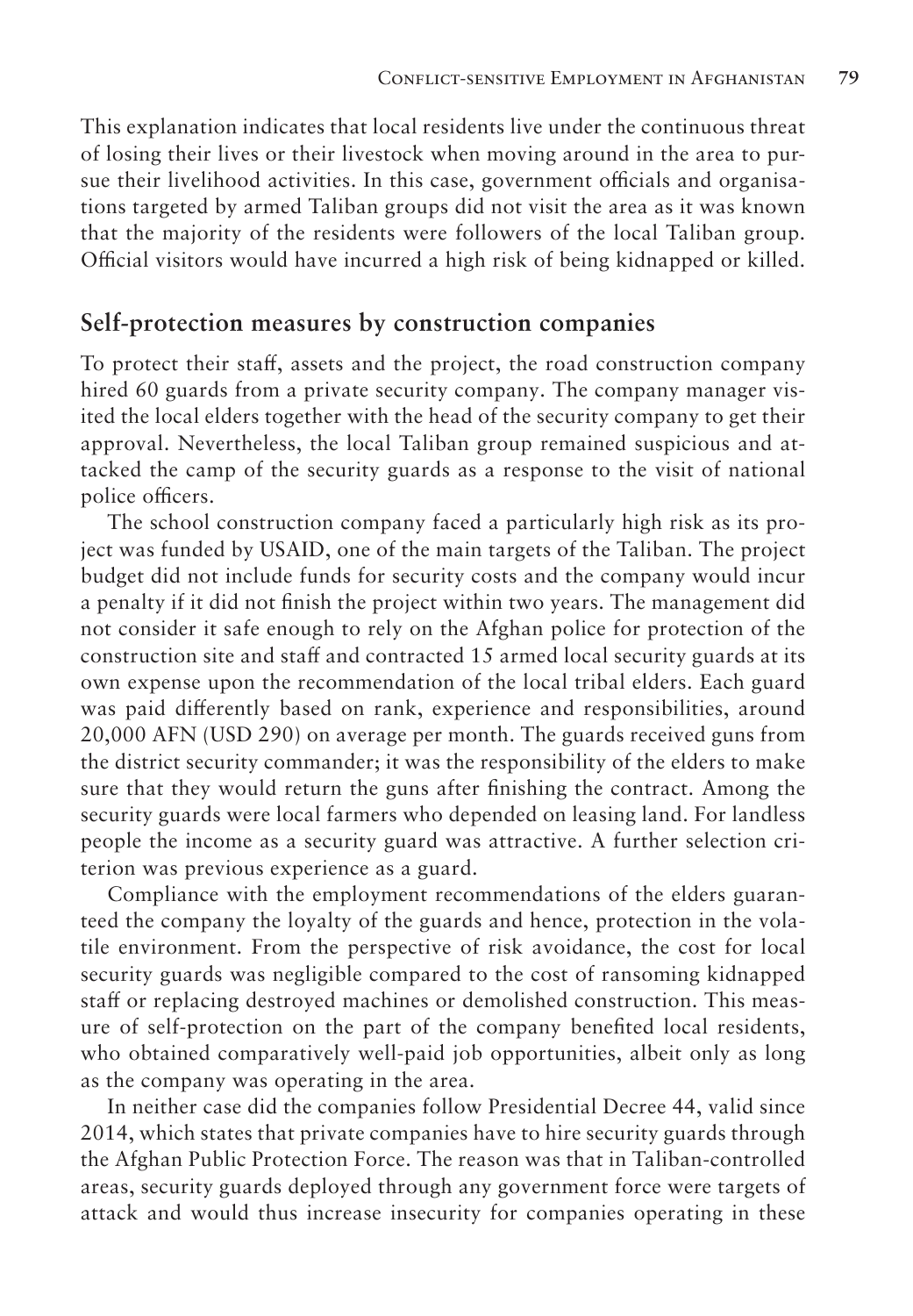areas. Apparently Decree 44 was not enforced and its violation did not occur to the company managers as a cost factor.

The most important means of self-protection was negotiating access with the powerholders of the districts as mediated by the local elders. Those companies in the survey who had not taken the time for such negotiations reported incidences of kidnapping, destruction of equipment or already built parts of construction, and repeated attacks. In the rural areas of Afghanistan, the local –sometimes tribal – elders are the intermediaries between company representatives and the powerholders that control the area. The managers of the two companies visited the elders about two months prior to the start of the work to convince them of the projects' benefits for the livelihood of the local people. The manager of the school construction project was accompanied by one government official and engineers and also met influential individuals from the area, the community development council, the district development assembly and the tribal council to win their support and cooperation. The team explained how the community would benefit from education and from the permanent employment of staff running the school: teachers, cleaners and others. As an immediate incentive the company offered to hire local workers for construction and to use resources such as bricks, crushed rock and wood produced in the area; it would also rent local trucks.

In both cases the company managers paid money from their own funds through the local elders to the Taliban group dominating the area so that the construction work could be completed without disturbance. The amount was subject to an agreement between the parties. The Taliban instructed the local elders about what was permitted and what was not and made sure that no company activity would contradict Islam. In both cases the companies started their projects only after the elders had obtained the agreement of the local Taliban leaders.

#### **Labour relations between employers and skilled employees**

Engineers fear being killed or kidnapped when they have to move to sites in Taliban-controlled areas. They are generally reluctant to join construction projects in areas outside government control. Hence, construction companies in Afghanistan have a major problem finding professional engineers for the technical work. Although engineers receive an allowance when working in risky areas, they do not feel sufficiently protected. One engineer suggested introducing an insurance policy that covers the heightened risk for skilled labour of working in violence-affected settings. The mobility of skilled employees thus has its price. Skilled labour has some leeway for negotiation and may quit a contract if the working environment appears to be too difficult. This became evident after Taliban attacked the security camp of the road construct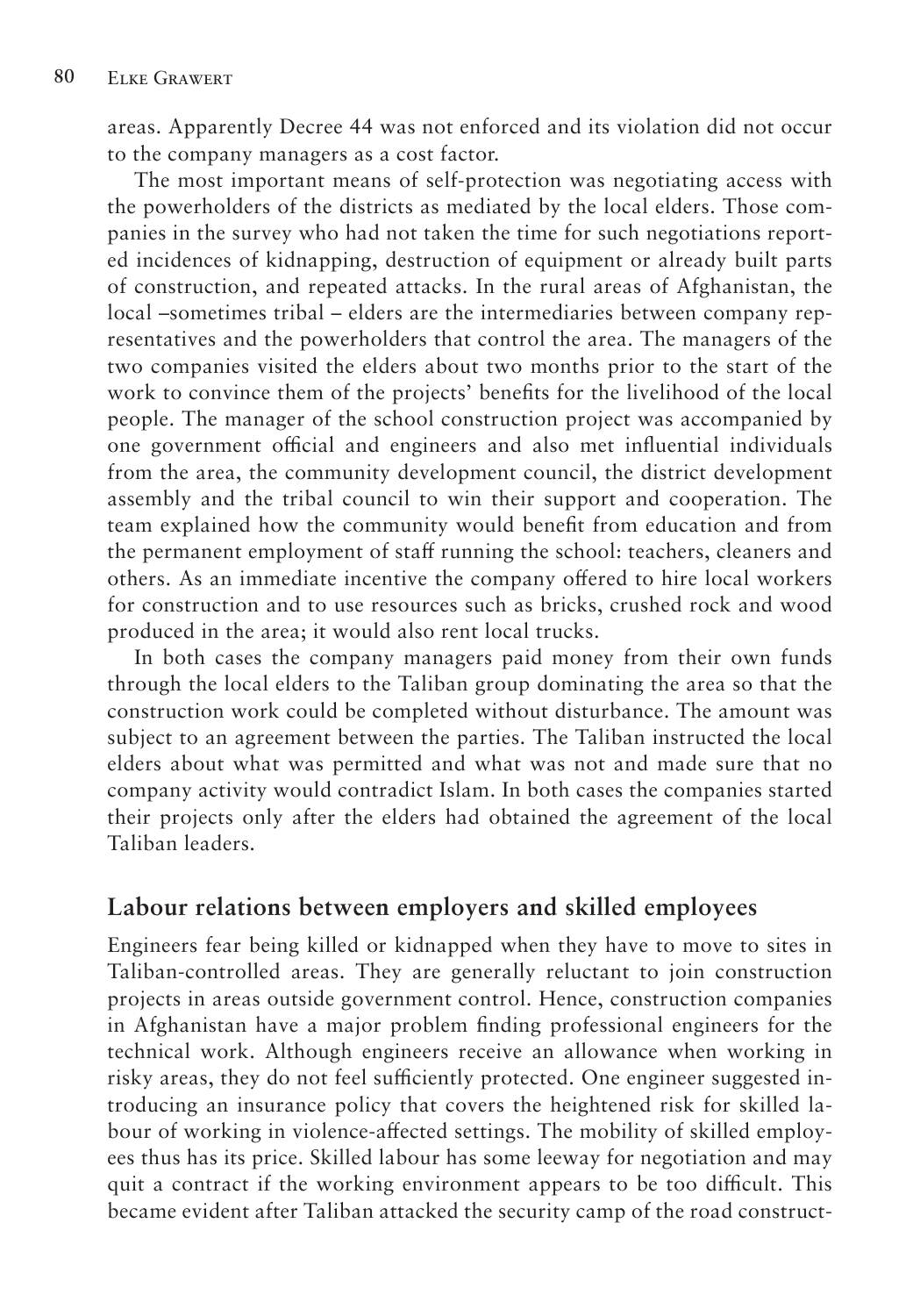ing company. Asphalting slowed down as engineers and other staff members feared further attacks and came only reluctantly to work or gave notice. The incident had the consequence that the project could not be completed on time.

The lack of insurance for skilled labour reveals that the government of Afghanistan has failed to safeguard the implementation of the labour code in private Afghan companies. Deficient law enforcement is characteristic of fragile settings. In this case it hampers the recruitment and advancement of skilled labour in the construction sector.

#### **Labour relations between employers and local workers**

Most local residents around the construction sites were illiterate and had been working as casual labourers in construction, in the fruit and vegetable market, on farms and in cleaning jobs. The educated inhabitants of the district had largely moved away to work in the capital of the province, Mazar-i-Sharif. The road construction company paid wages of 200 AFN (USD 2.90) for unskilled and up to 1,000 AFN (USD 14.50) per day for workers with some skills. Labourers that already had connections with the contractor and experiences in previous projects and workers recommended by the community elders and other influential people were hired preferentially. The crucial role of relationships as a pre-condition for access to jobs was reflected in labour relations, as the report of a truck driver shows:

We are not hired based on a paper or written contract but we are hired based on a verbal contract, which only talks about what our job is going to be but not about the details of our responsibilities. Therefore, when I started working my responsibilities were not limited to being a driver nor were my working hours as expected and I had to perform many other responsibilities in my free time and work till late at night (interview with a truck driver, school project, Dara-i-Nur dirstrict, May 2017).

Informal labour relations without contracts and mostly on a daily basis prevailed on site, even though the construction company itself was part of the formal sector. Construction companies also did not allot workers particular tasks but used them for a broad range of duties, as another worker confirmed:

It has been almost seven years now that I have been working in different projects and in different areas – in our village, in Mazar-i-Sharif and in Kabul. I work in this project as a labourer. My responsibility is to do anything required by the site supervisor. I have to do many different things; I bring the water, start the generator, clean up the area and sometimes I even cook lunch for all the labourers. I mix the cement and sand and have so many other responsibilities (interview with a local construction worker, school project, Dara-i-Nur district, July 2017).

Mobility was natural for this young worker and on his job he showed great flexibility. However, the job was precarious and his future uncertain: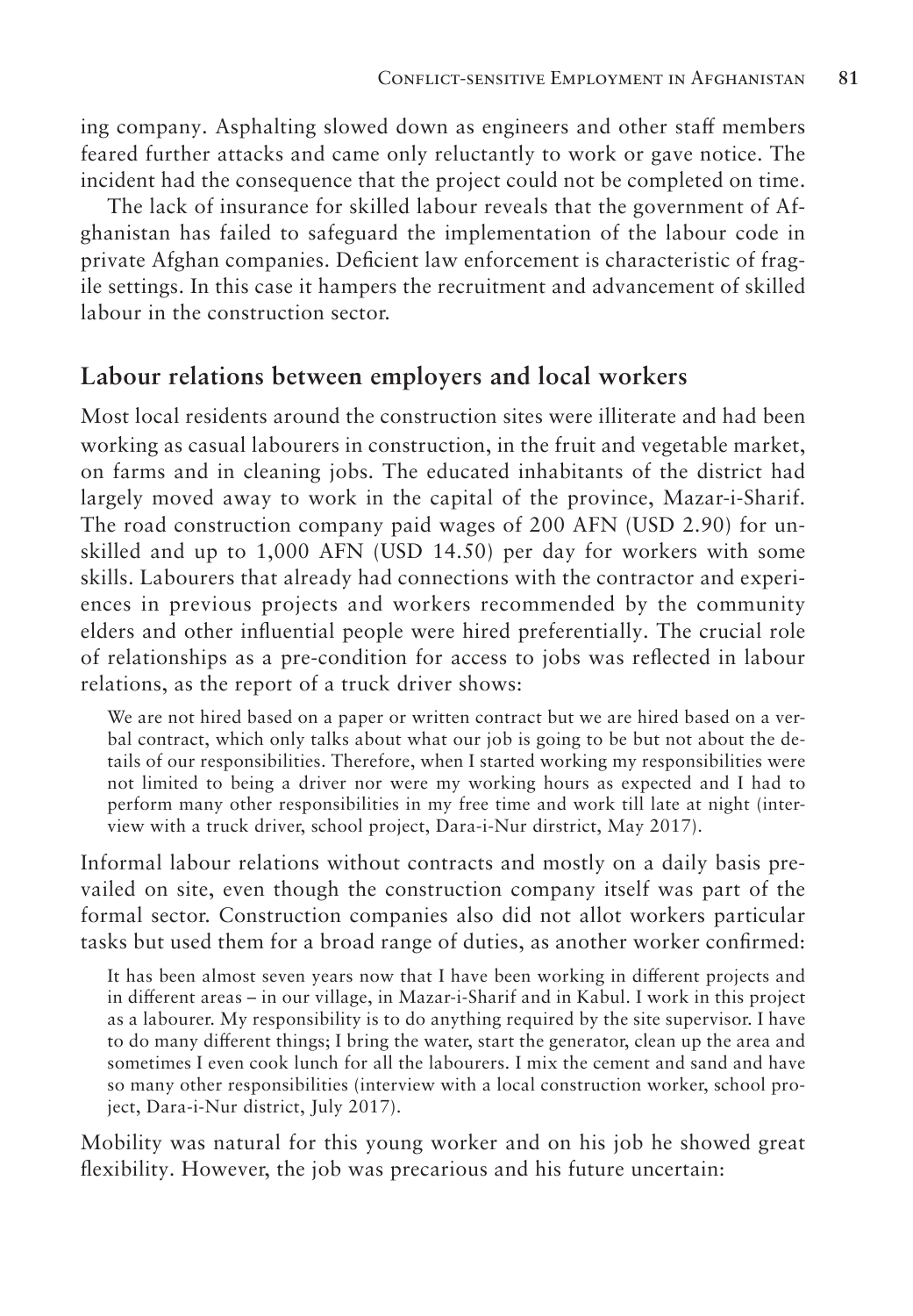I really don't know what the future holds for me. I might get another job as a labourer, but one thing is sure: I won't find jobs here, because only one construction site is here and thousands of people are looking for work. Hence, once I am done with this job, I will go to my land. I have a garden of peaches, and by that time the peaches will be ready for transport. I will do that, and that will take around a month of time. After that I will see what happens; to be honest, I don't know as of now (interview with a local construction worker, school project, Dara-i-Nur district, July 2017).

The workers were aware that the company did not comply with any standards regarding the safety precautions required in construction. One worker explained:

There should be safety caps, safety working tools, safety gloves, safety shoes, safety clothes, safety glasses. Currently we do not have even one of them. We use outdated or damaged tools. I can't say how much it would cost, because I have never purchased these things, but all I can say is that it might not cost a lot of money (interview with a local construction worker, school project, Dara-i-Nur district, July 2017).

The lack of a written contract or clear job description or safety protection is characteristic for labour relations involving patron-client relationships. Another local worker confirmed the precarious position the informal job entailed and reflected on the role of the current job in reaching his aims for the future:

I am an original resident of this village and currently work as a labourer on this project. My job is to provide water, mix cement with sand and bring it to the mason. Sometimes I bring bricks for the mason, as well. Before I got this job I used to travel to Mazar-i-Sharif to find jobs in construction sites, mostly during the summer season. Now, as I got the job here, I do not travel any more, but the problem is that this job is not permanent. Whenever the construction work ends I will be jobless. I do not have any contract with the company. They have hired me verbally and pay me daily, sometimes weekly. My plan is that once I earn a bit of money from this job, I will start a shop here. My plan is to bring items from Mazar-i-Sharif and sell them here. We have a weekly bazaar and everybody comes on that day to purchase the things they need. My plan is to keep my shop open for the whole week. For that I will need about 50,000 AFN (about USD 730). I already have the space and other things required; I only need this money to purchase items and bring them here (interview with a local construction worker, school project, Dara-i-Nur district, July 2017).

For this worker, the temporary presence of the construction company provided an opportunity to earn money locally and avoid travelling to town for casual work. However, as for many others, wages were too low to make significant savings. The lack of a contract created uncertainty and the income perspective after the end of the construction project was bleak.

## **Elements of CSE**

Both construction companies hired almost all the local workers the elders recommended, around 90 individuals each, which made up about half of the total labour force working on the projects. The elders deliberately chose work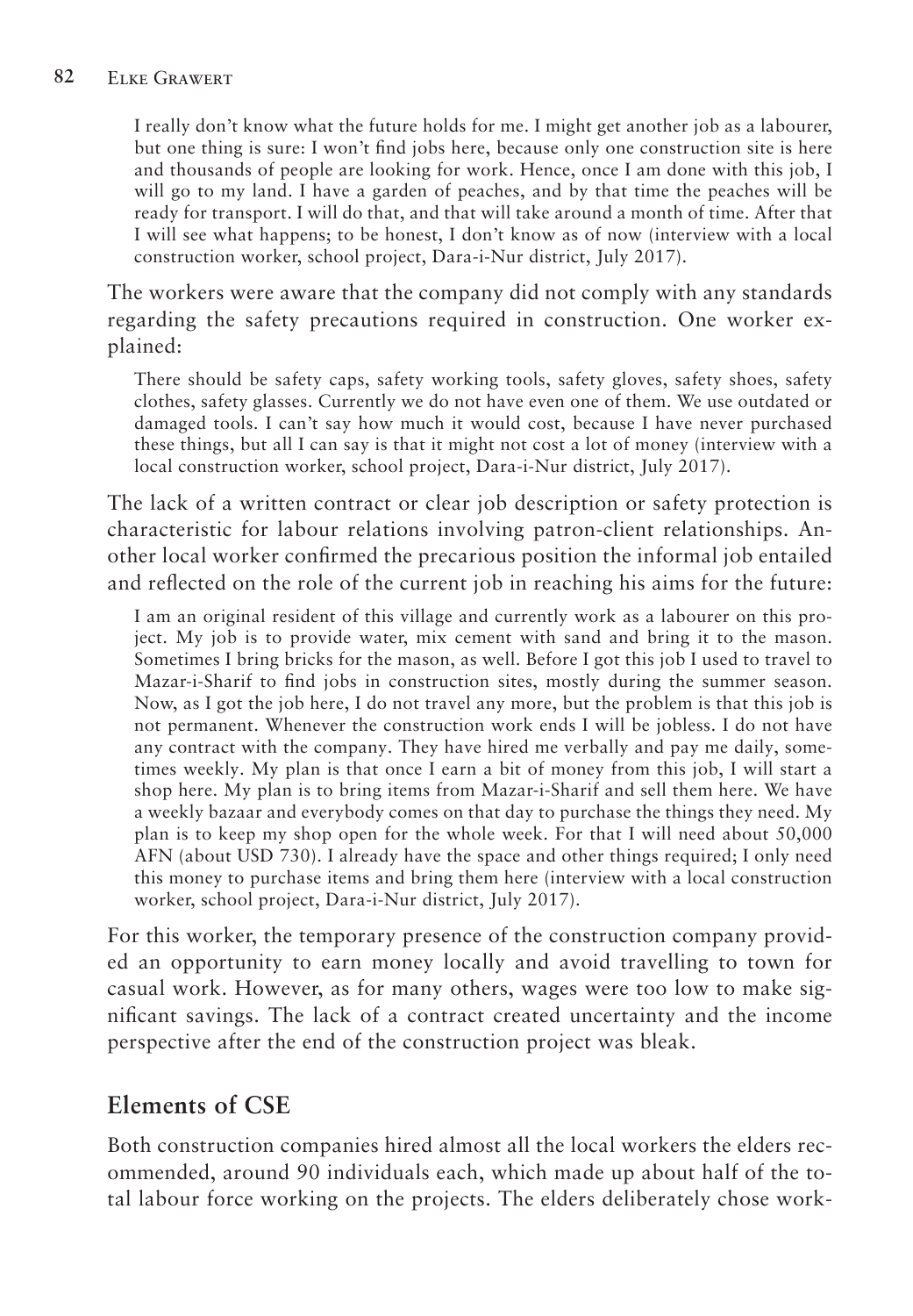ers from different ethnic and social groups so that the companies would have the consent and support of all the relevant groups for their projects. Whenever the companies faced a problem with a local worker they discussed the issue with the local elders before making a decision about firing anybody. Through these precautions the companies made sure that there was no bias in employment that could cause or enhance violent conflict. These measures enhanced the companies' security and increased the legitimacy of their activities. Hiring local workers provided immediately visible benefits to the communities as the workers received wages, acknowledged the value of the project they contributed to and communicated this positively within their social environment. When community inhabitants had misconceptions about the companies' work or the aims of the projects, the local workers would defend the companies and explain the aim and benefits of the construction to the communities. Moreover, hiring local youths prevented young men from joining armed groups, as they were busy working and getting paid.

However, several local workers considered their wages too low in relation to the risks they took and some were not employed according to their abilities. Moreover, the local workers were hired on a daily basis and were not guaranteed any continuation of the job. Due to the dependence on the consent of the elders, the company managers hardly had any leverage over workers they considered lazy or that did not obey the orders of their superiors. Labourers were tempted to work less because they knew that they would be paid anyway. If the companies fired local labourers, the laid-off workers could create problems in the name of the Taliban. Out of fear of violence and destruction through angry local inhabitants the construction companies thus kept the local workers even if they did not perform well. The managers would instead fire one of the migrants for being lazy so that the local workers would learn from this and work harder. Obviously the violence-affected setting provides local workers with a certain leeway towards the employers, as the companies are entangled in the local networks in which the elders play a significant role. The networks are linked to the local Taliban leaders, who serve as patrons controlling the economic activities of external, mobile companies.

The main elements of CSE that apply here are the creation of jobs where unemployment is a problem and inclusive employment in order to prevent discrimination and to pre-empt the involvement of local inhabitants in violent organisations. However, as the workers are only employed for casual work, the company uses a hire-and-fire approach, which contradicts the intention of CSE to reduce conflict in the mid- and long-term. The companies also do not ensure that the workers gain skills on the job that they can use for future employment. Does this suffice to gradually alter the labour relations that prevailed during armed conflict?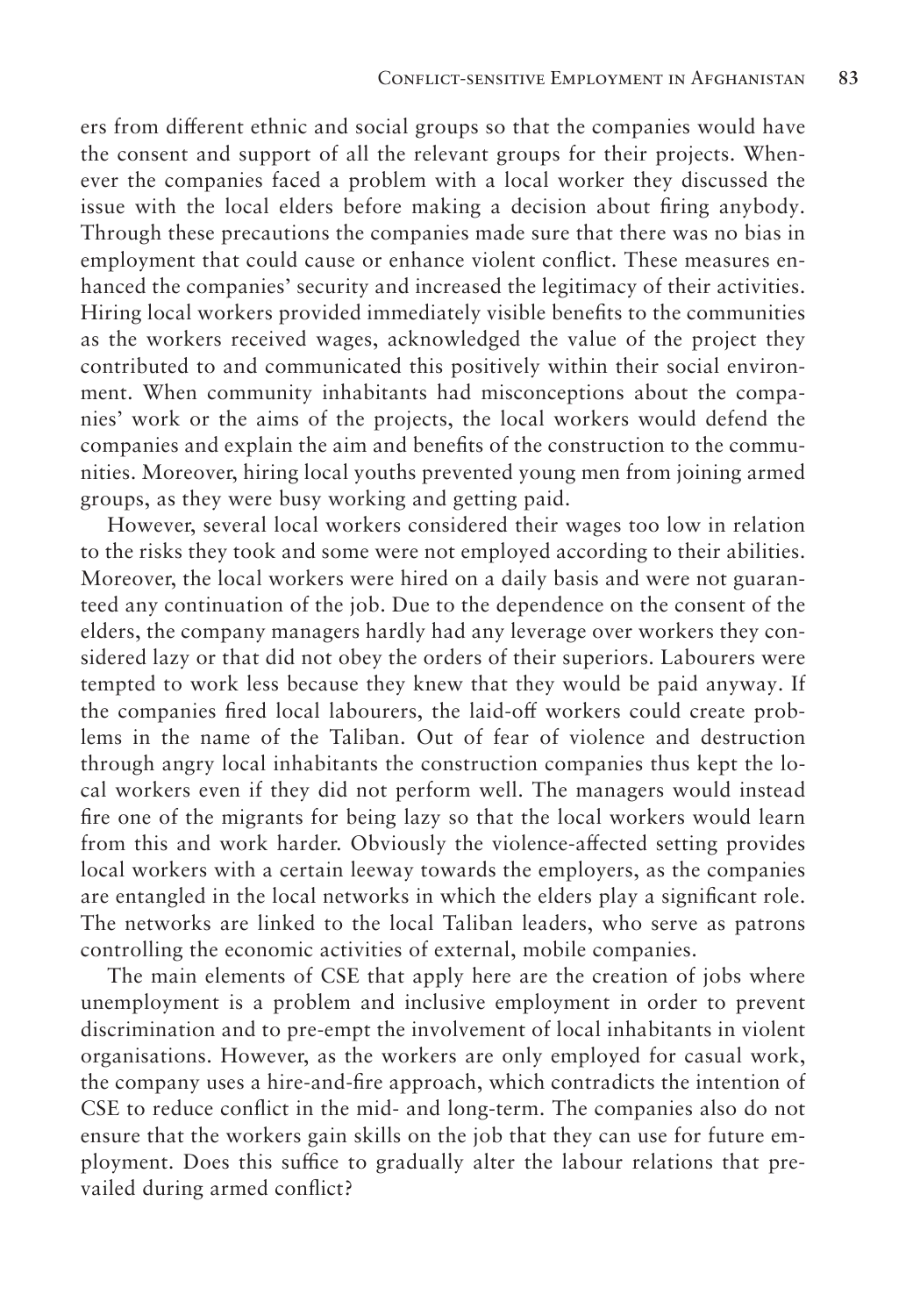### **Conclusion and outlook**

The paper focused on construction as a sector that combines mobility and immobility and addressed the question of how this particularity affects labour relations in fragile and violence-affected settings. It showed that construction companies are mobile actors that have to temporarily integrate in local political-economic environments to implement their projects. This requires interaction with a range of stakeholders. In the case of Afghanistan, companies firstly have to comply with (corrupt) state authorities and budget a certain amount for bribes to obtain a contract for a construction project. Secondly, companies pay protection money to the locally powerful armed groups – here groups of Taliban. Thirdly, company managers interact closely with the local elders, *khans* and *maleks*, the tribal and community development councils and sometimes the district development assembly – all of whom act as intermediaries between the managers and the powerholders. In addition, the managers engage private security companies or local security guards. Last but not least they hire different groups of local residents, among them labour migrants and permanent inhabitants, as casual labour.

The local elders appear as strong "immobile" actors with the role of gatekeepers and hence the power to safeguard benefits for themselves. They play a vital role in legitimising companies' projects and gaining the local population's and powerholders' support for construction projects. Influential individuals such as a member of parliament or the provincial council or a commander of the local armed group form a second tier of support. District development assemblies and community development councils are the thirdmost important institution to which company managers may turn to facilitate the implementation of a construction project in a conflict-sensitive manner.

Afghan construction companies are thus drawn into the local political marketplace as soon as they arrive at the intended construction site. Managers comply with the conditions negotiated with the local elders and stay connected with them throughout the project to gain protection for their building sites. They also benefit from their relationships with the elders in order to find "the right workers". These comprise local inhabitants with the required experience and abilities, individuals whose welfare must be benefitted so that they will not create trouble and relatives of influential persons (including the elders) that are eligible for a special favour. The demand not only for capable construction workers but also for armed guards, local construction material, workshops, restaurants and hotels expands the employment opportunities readily grasped by local inhabitants.

These opportunities are provided in line with the principles of CSE, which include the creation of jobs through hiring local labour without creating any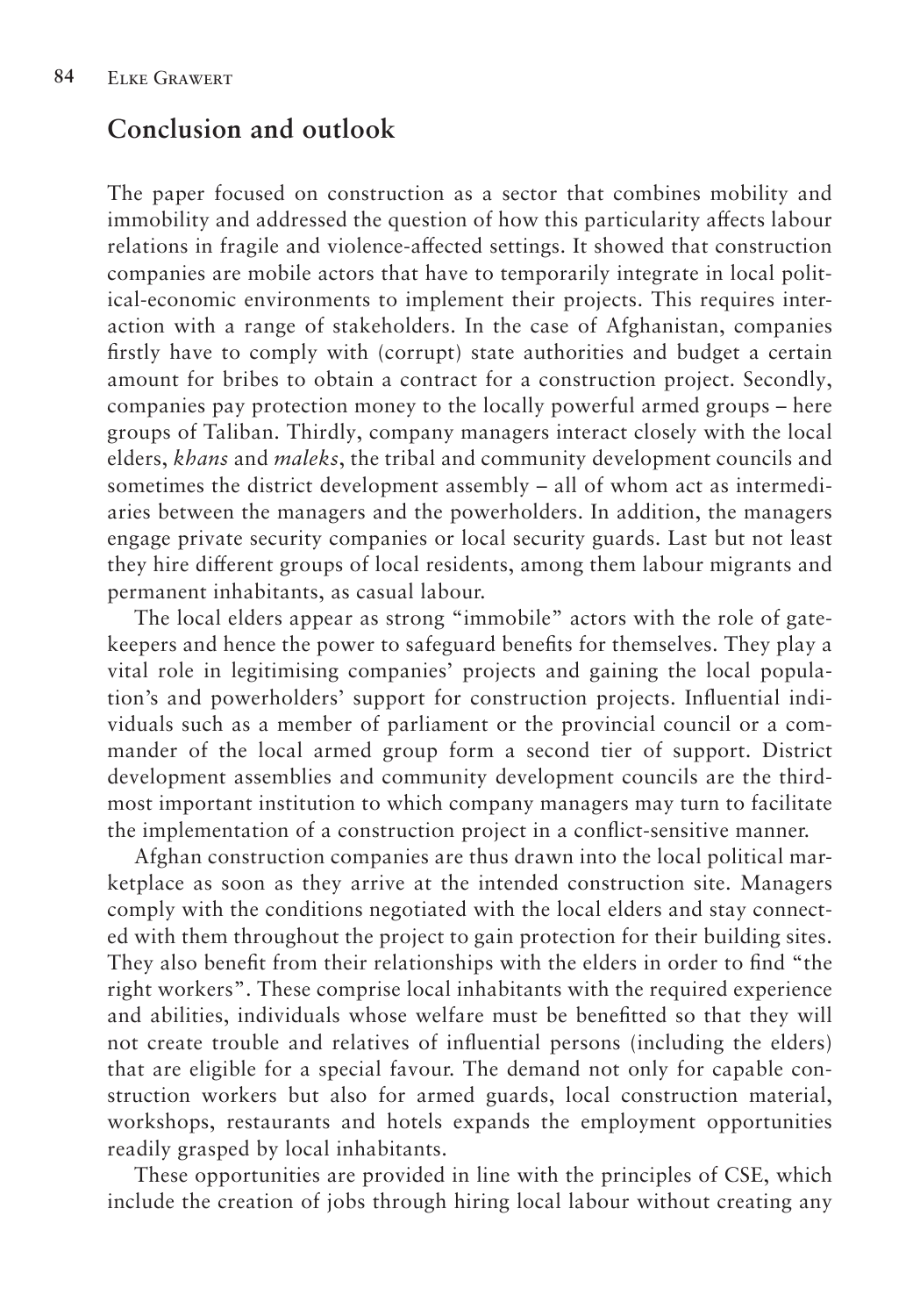bias that might lead to violent conflicts. Apparently the authority of the elders is sufficiently strong to strike a balance between the requirements of the company and the local inhabitants. The labour relations are thus shaped by a limited leeway of the managers with regard to choice and treatment of labour. Here the interplay between mobile and immobile actors comes in. The elders are community representatives with their own interests that differ from the business interests of the managers. The elders' interests range from enhancing social cohesion through jobs for community inhabitants to favouring certain individuals. The elders' leeway to put pressure on Afghan companies is high; they may extort materials or money from them in the name of the powerholder in the background or for their own benefit. As construction companies are not embedded in a particular community, they do not have established relationships with the local powerholder. Hence, the mobile, temporarily present construction companies and their mobile skilled employees are confronted with local, mostly immobile unskilled workers/peasants who are linked in one way or the other to local networks, with the elders as relatively powerful nodes. As the mobile actors are easily suspected of collaborating with the government they are particularly vulnerable to the potential of violence looming in Afghanistan's Taliban-controlled rural districts.

The case studies showed that in the fragile and violence-affected settings of Afghanistan companies rely on trust-based relationships and hence favour the employment of family members and kin. The need to operate in non-familiar areas leads to the extension of trust-building beyond family networks, preferably with people living around the construction sites. The negative side of the endeavours of building personal relationships and trust is the lack of written contracts, fixed working times and clear assignments that cannot arbitrarily be extended. Labour relations are thus incorporated in two-fold patron-client relationships – between the workers and employers as well as with the local elders (with the powerholders of the area in the background).

Whereas these relationships seem to reinforce the loyalties that persisted during the time of war, the role of the construction business as a driver of change should not be underestimated. The case studies show that local inhabitants appreciate the opportunity for jobs even if they are only temporary and poorly paid. They are no longer caught up in coercive labour relations but are even able to criticise the working conditions, the lack of training opportunities and the informality of the labour relations. They sometimes make use of the checks and balances imposed on the managers by the elders, working slowly or performing poorly without risk of being fired. Low wages and the exploitative use of the labour force can thus backfire; workers can commit acts of sabotage or attacks in collusion with the local armed group.

Hence, in the violence-affected settings of Afghanistan construction companies cannot act arbitrarily upon local labour and determine labour relations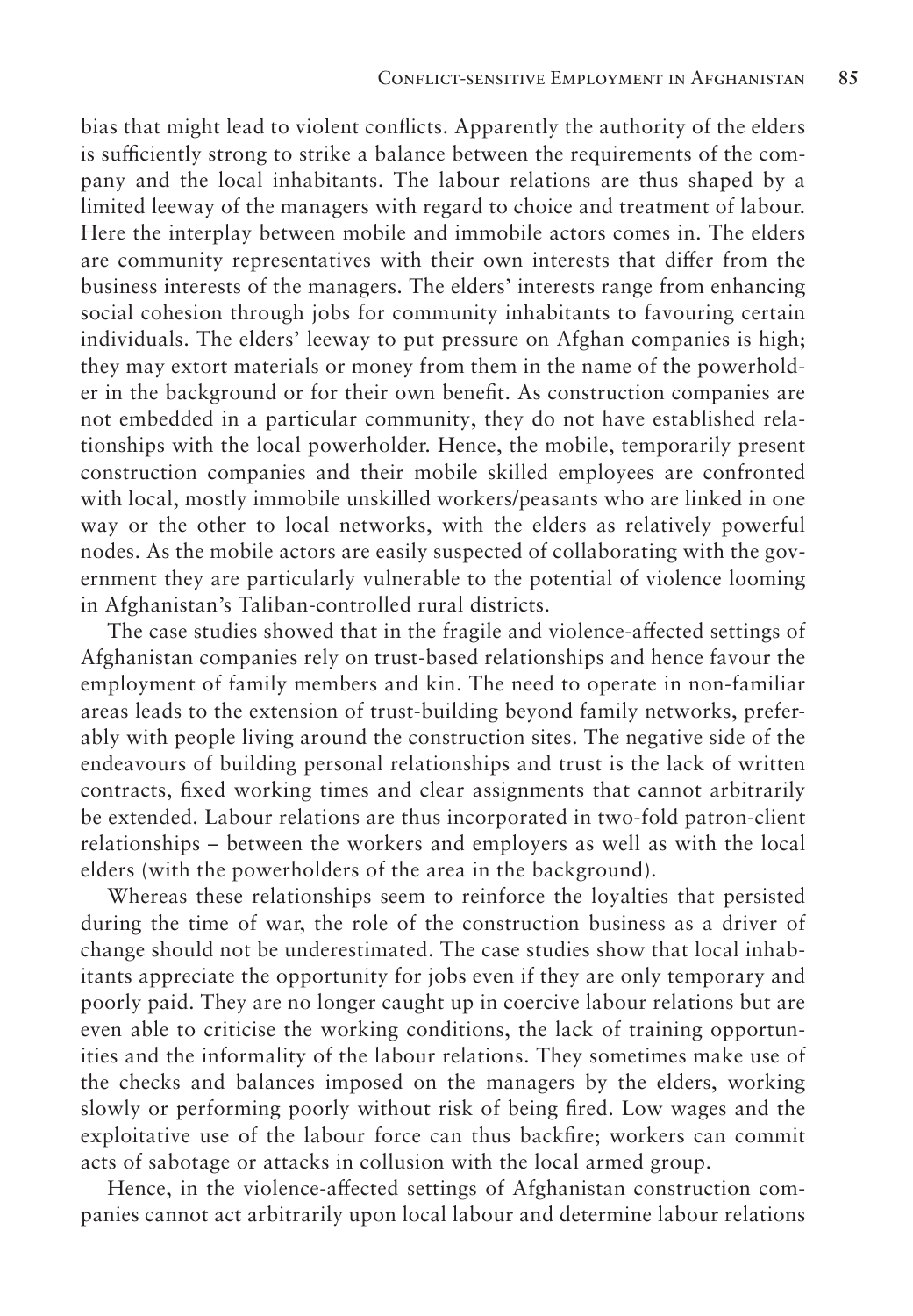unchecked. They adopt CSE approaches as an outcome of their relationships with the elders and driven by their own security interests. The case studies revealed that companies are under pressure to improve labour conditions as soon as local workers and elders ally and challenge the employers to provide the workers with more safety in the workplace, training, insurance and future perspectives. There is scope to improve labour relations in favour of the workers where Afghan companies, local elders and community development councils cooperate. This may gradually lead away from the personal ties that characterise business activities in fragile and violence-affected settings. Afghan companies may bring some of these issues to the government authorities that contract them for construction projects so that they include additional items in the budget. Donors such as the World Bank, which supply considerable funds to the government of Afghanistan, may consider this in future programmes.

Beyond the fact that the mobility of construction companies brings new dimensions of labour relations to rural areas, the construction itself can be a driver of change. Long after the company will have left the site, roads and schools and other infrastructure projects will still connect scattered villages and inhabitants and provide the basis for small businesses, more employment and education opportunities. The mobility of construction companies hence works as a catalyst for change that reaches the remote areas of the country.

### **References**

- Akseer, Tabasum / Warren, Zachary / Rieger, John (eds) (2017): *A Survey of the Afghan People. Afghanistan in 2017*. San Francisco: The Asia Foundation. https://asiafoundation.org/wp-content/uploads/2017/11 /2017\_AfghanSurvey\_report.pdf (accessed 27 August 2019).
- Ballentine, Karen / Nitzschke, Heiko (2005): The Political Economy of Civil War and Conflict Transformation. Berghof Handbook, Berghof Research Center for Constructive Conflict Management, http://www. berghof-foundation.org/fileadmin/redaktion/Publications/Handbook/Dialogue\_Chapters/dialogue3\_ ballentine\_nitzschke.pdf (accessed 8 April 2019).
- Bank, André / Fröhlich, Christiane / Schneiker, Andrea (2017): The Political Dynamics of Human Mobility: Migration out of, as and into Violence. *Global Policy* 8(S1), pp. 12–18.
- Boudet, Hilary Schaffer / Jayasundera, Dilanka Chinthana / Davis, Jennifer (2011): Drivers of Conflict in Developing Country Infrastructure Projects: Experience from the Water and Pipeline Sectors. *Journal of Construction Engineering and Management* 137(7), pp. 498–511.
- Brück, Tilman / Naudé, Wim / Verwimp, Philip (2011): Small Business, Entrepreneurship and Violent Conflict in Developing Countries. *Journal of Small Business and Entrepreneurship* 24(2), pp. 161–178.
- Cramer, Christopher (2008): From Waging War to Peace Work: Labour and Labour Markets. In: Michael Pugh / Neil Cooper / Mancy Turner (eds): *Whose Peace? Critical Perspectives on the Political Economy of Peacebuilding*. Basingstoke / New York: Palgrave MacMillan, pp. 121–138.
- CSO Central Statistics Organisation of the Islamic Republic of Afghanistan (2016): *Afghanistan Statistical Yearbook 2015–16*. (Issue No. 37, May). Kabul: CSO Printing Press.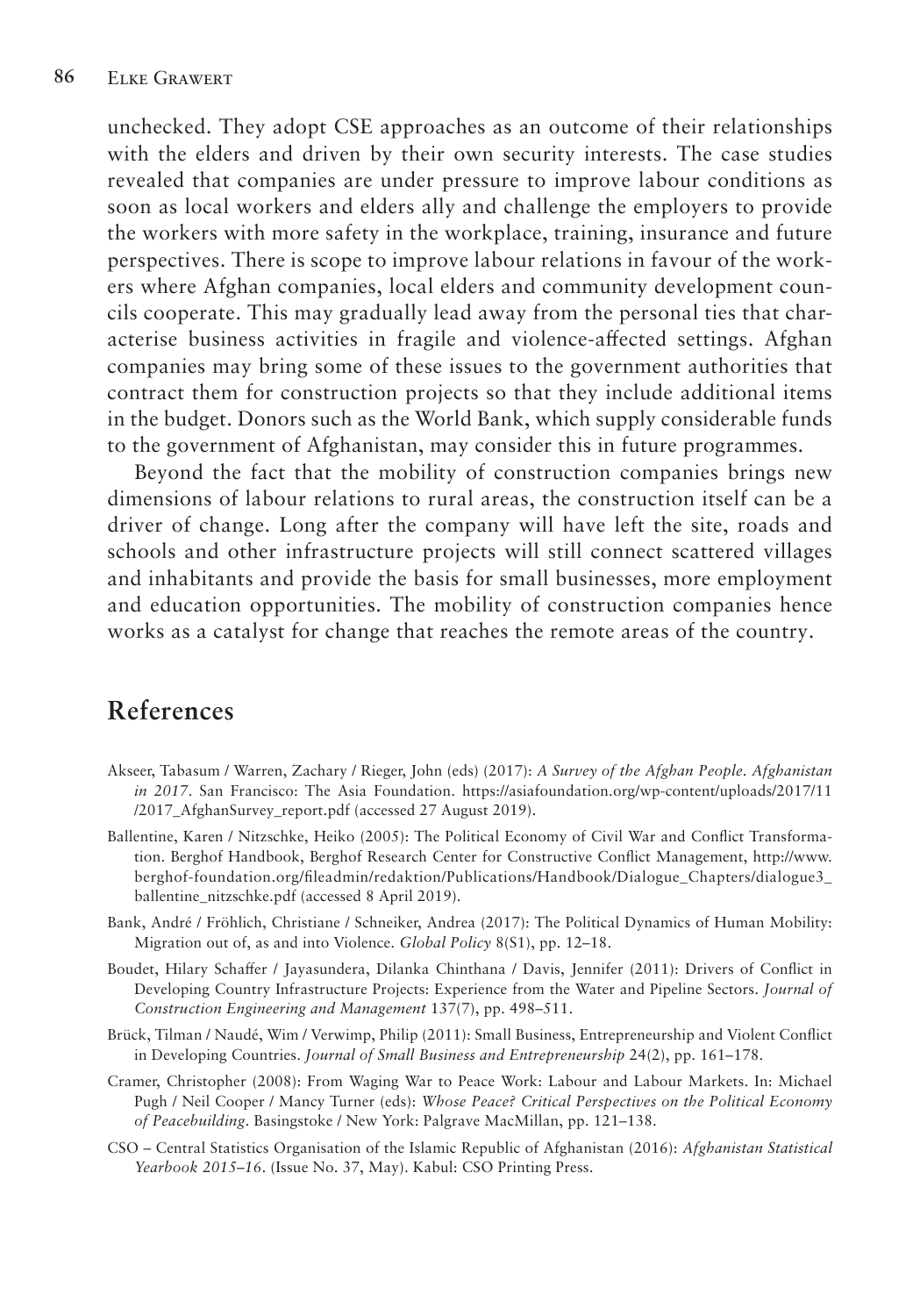- CSO Central Statistics Organisation of the Islamic Republic of Afghanistan (2017): Afghanistan Living Conditions Survey 2016–17. Mid-term Results – Highlights, April–September 2016. CSO, http://cso.gov. af/Content/files/ALCS/ALCS%20Mid-termresult-Highlights%202016-17.pdf (accessed 12 April 2019).
- De Waal, Alex (2014): The Political Marketplace: Analyzing Political Entrepreneurs and Political Bargaining with a Business Lens. Memorandum prepared for the World Peace Foundation's seminar on "The Political Marketplace: Developing a Framework for Addressing the Real Politics of Coercion and Corruption." 12 – 13 June. https://sites.tufts.edu/reinventingpeace/2014/10/17/the-political-marketplace-analyzing-political-entrepreneurs-and-political-bargaining-with-a-business-lens/ (accessed 14 April 2019).
- Duffield, Mark (2001): *Global Governance and the New Wars. The Merging of Development and Security.*  London / New York: Zed Books.
- Etzold, Benjamin / Belloni, Milena / King, Russell / Kraler, Albert / Pastore, Ferrucio (2019): Transnational Figurations of Displacement. Conceptualising Protracted Displacement and Translocal Connectivity through a Process-oriented Perspective. TRAFIG Working Paper 1, Transnational Figurations of Displacement, https://trafig.eu/output/working-papers (accessed 16 July 2019).
- European Commission (2018): Iran Factsheet. Report by the European Commission's Directorate-General for European Civil Protection and Humanitarian Aid Operations (06/02/2018). European Commission, https:// reliefweb.int/report/iran-islamic-republic/iran-factsheet-last-updated-06022018 (accessed 18 July 2019).
- Ganson, Brian / Wennmann, Achim (2016): *Business and Conflict in Fragile States. The Case for Pragmatic Solutions*. (IISS Adelphi Series). London: Routledge.
- Giustozzi, Antonio (2006): Afghanistan: Exploring the Peacebuilding Potential of the Private Sector. In: Jessica Banfield / Canan Gündüz / Nick Killick (eds): *Local Business, Local Peace. The Peacebuilding Potential of the Domestic Private Sector*. London: International Alert. http://www.international-alert.org/sites/default/files/publications/11\_section\_2\_Afghanistan.pdf (accessed 12 April 2019).
- Grawert, Elke / Hansohm, Dirk / Nusrat, Rabia (2017): Is Conflict Sensitivity Applicable to Employment? Business in Fragile and Conflict-affected Settings. BICC Working Paper 1, Bonn International Center for Conversion, https://www.bicc.de/uploads/tx\_bicctools/Working\_paper\_2017\_1.pdf (accessed 8 April 2019).
- Grawert, Elke / Isikozlu, Elvan / Haqeeqat, Mohammad Murtaza / Shirzad, Fazalrabi (2017a): Conflict-Sensitive Employment Framework (CSEF) for Construction and Transport Companies. BICC Framework, Bonn International Center for Conversion, https://www.bicc.de/uploads/tx\_bicctools/CSEF\_framework. pdf (accessed 8 April 2019).
- Grawert, Elke / Mielke, Katja (2018): Coping with Protracted Displacement. How Afghans Secure their Livelihood in Afghanistan, Iran and Pakistan. BICC Working Paper 2, Bonn International Center for Conversion, https://www.bicc.de/uploads/tx\_bicctools/BICC\_Working\_paper\_2\_2018.pdf (accessed 8 October 2019).
- Grawert, Elke / Shirzad, Fazalrabi (2017): Conflict-sensitive Employment in Afghan Construction and Transport Companies. BICC Working Paper 5, Bonn International Center for Conversion, https://www.bicc.de/ uploads/tx\_bicctools/BICC\_Working\_Paper\_5\_2017.pdf (accessed 14 April 2019).
- Hoeffler, Anke (1999): Challenges of Infrastructure Rehabilitation and Reconstruction of War-affected Economies. African Development Bank Report 1999 Background Paper. Oxford: Centre for the Study of African Economies, https://www.icafrica.org/fileadmin/documents/Knowledge/DFID/Challenges%20of%20 Infrastructure%20Rehabilitation%20and%20Reconstruction%20in%20War%20Affected%20Economies.pdf (accessed 26 August 2019).
- Hoffmann, Anette (2014): From "Business as Usual" to "Business for Peace"? Unpacking the Conflict-sensitivity Narrative. Policy Brief 28, Clingendael Institute, https://www.clingendael.nl/sites/default/files/ CRU%20Policy%20Brief%2028.pdf (accessed 12 April 2019).
- Hopkins, Nancy (ed.) (2014): Afghanistan in 2014. A Survey of the Afghan People. The Asia Foundation, https://asiafoundation.org/resources/pdfs/Afghanistanin2014final.pdf (accessed 12 April 2019).
- ILO International Labour Organisation (1999): Labor Code. ILO, https://www.ilo.org/dyn/natlex/docs/ MONOGRAPH/78309/83636/F774573068/AFG78309.pdf (accessed 27 August 2019).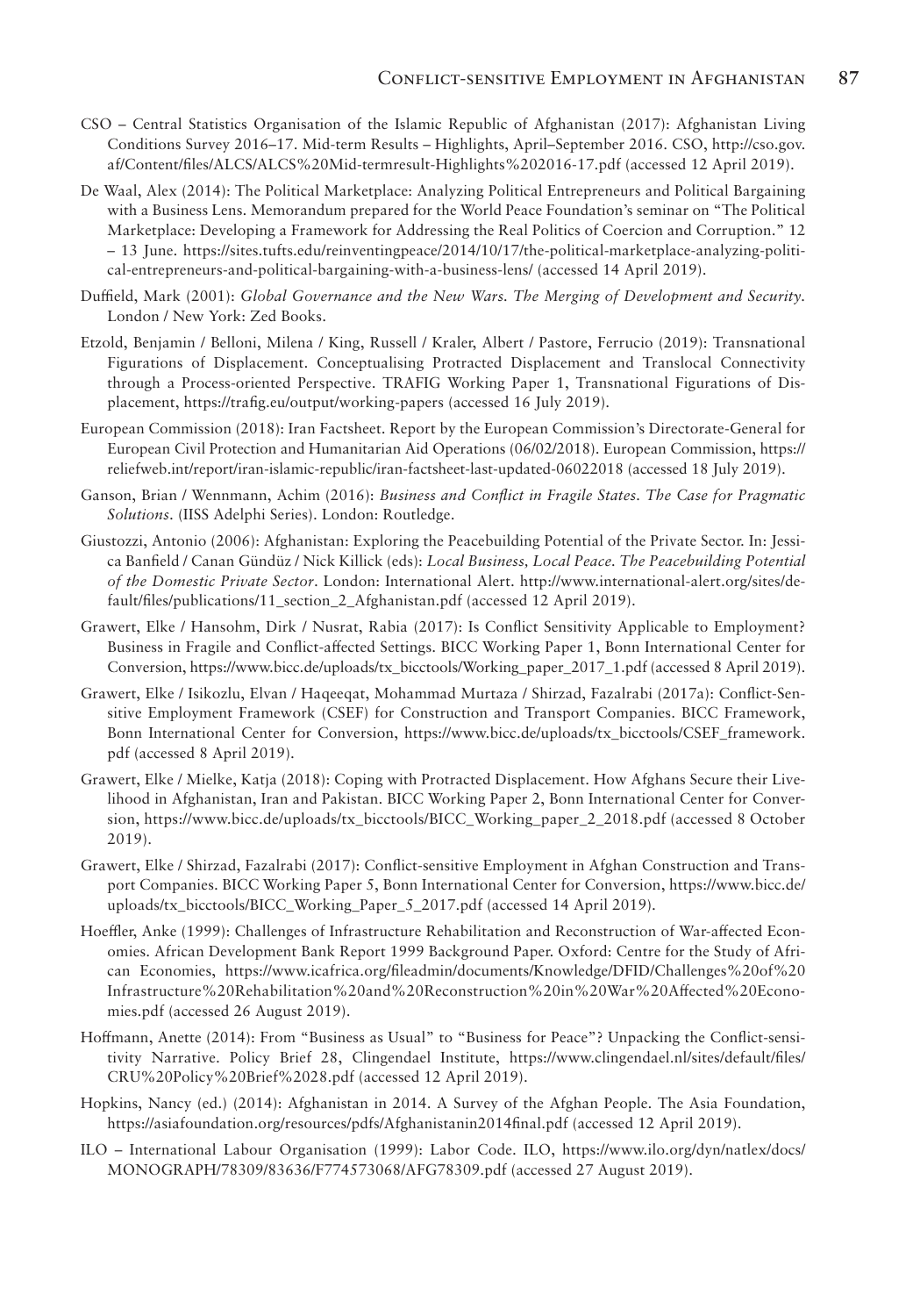#### **88** Elke Grawert

- ILO International Labour Organisation (2012): Afghanistan: Time to Move to Sustainable Jobs: Study on the State of Employment in Afghanistan. ILO, http://www.ilo.org/wcmsp5/groups/public/---asia/---robangkok/documents/publication/wcms\_182253.pdf (accessed 12 April 2019).
- ILO International Labour Organisation (2016): Decent Work. ILO, https://www.ilo.org/global/topics/decent-work/lang--en/index.htm (accessed 15 April 2019).
- ILO International Labour Organisation (2016a): Informal Economy. ILO, http://www.ilo.org/global/topics/ employment-promotion/informal-economy/lang--en/index.htm (accessed 18 July 2019).
- Kaldor, Mary (1999): *New and Old Wars: Organised Violence in a Global Era*. Cambridge: Polity Press.
- Killick, Nick / Srikantha, V.S. / Gündüz, Canan (2005): The Role of Local Business in Peacebuilding. Berghof Foundation, http://www.berghof-foundation.org/fileadmin/redaktion/Publications/Handbook/Articles/ killick etal handbook.pdf (accessed 8 April 2019).
- Kraemer, Richard (2010): Towards State Legitimacy in Afghanistan. *International Journal* (Summer), pp. 637–651.
- Le Billion, Philippe (2005): *Fuelling War: Natural Resources and Armed Conflict*. (IISS Adelphi Series). London: Routledge.
- MacDonald, Mott (2005): Provision of Infrastructure in Post Conflict Situations. Report, Department for International Development, http://www.comm-unity.de/blog/wp-content/uploads/2006/11/6484.pdf (accessed 26 August 2019).
- Mallet, Richard / Hagen-Zanker, Jessica (2018): Forced Migration Trajectories: An Analysis of Journey- and Decision-making among Eritrean and Syrian Arrivals to Europe. *Migration and Development* 7(3), pp. 341–351.
- Mashatt, Merriam / Long, Daniel / Crum, James (2008): Conflict-sensitive Approach to Infrastructure Development. Special Report 197, United States Institute of Peace, https://www.usip.org/sites/default/files/ sr197.pdf (accessed 26 August 2019).
- Mehler, Andreas (2004): Oligopolies of Violence in Africa South of the Sahara. *Nord-Süd aktuell* 18(3), pp. 539–548.
- Mielke, Katja (2016): Tracing Change: On the Positionality of Traditionally Mobile Groups in Kabul's Camps. *Internationales Asienforum* 47(3-4), pp. 245–271.
- Mielke, Katja / Miszak, Nick (2017): Making Sense of Daesh in Afghanistan: A Social Movement Perspective. BICC Policy Brief Series 6. Bonn International Center for Conversion, https://www.bicc.de/uploads/tx\_ bicctools/BICC\_Working\_Paper\_6\_2017.pdf (accessed 12 April 2019).
- Migdal, Joel S. (1994): The State in Society: An Approach to Struggles for Domination. In: Joel S. Migdal / Atul Kohli / Vivienne Shue (eds): *State Power and Social Forces. Domination and Transformation in the Third World*. Cambridge: University Press, pp. 7–36.
- Monsutti, Alessandro (2008): Afghan Migratory Strategies and the Three Solutions to the Refugee Problem. *Refugee Survey Quarterly* 27(1), pp. 58–73.
- Naudé, Wim (2007): Peace, Prosperity, and Pro-growth Entrepreneurship. Discussion Paper 2, UNU-WIDER, https://www.wider.unu.edu/sites/default/files/dp2007-02.pdf (accessed 8 April 2019).
- Peschka, Mary Porter / Emery, James (2011): The Role of the Private Sector in Fragile and Conflict-affected States. World Development Report 2011 Background Papers, World Bank, https://openknowledge.worldbank.org/bitstream/handle/10986/27316/620590WP0The0R0BOX0361475B00PUBLIC0.pdf?sequence=1&isAllowed=y (accessed 8 April 2019).
- Roggio, Bill (2017): Taliban Controls or Contests 40 Percent of Afghan Districts: SIGAR Special Inspector General for Afghanistan Reconstruction. FDD's Long War Journal, 1 May, https://www.realcleardefense. com/articles/2017/05/02/taliban\_controls\_or\_contests\_40\_percent\_of\_afghan\_districts\_sigar\_111285. html (accessed 14 April 2019).

Rouse, Roger (1991): Mexican Migration and the Social Space of Postmodernism. *Diaspora* 1(1), pp. 8–23.